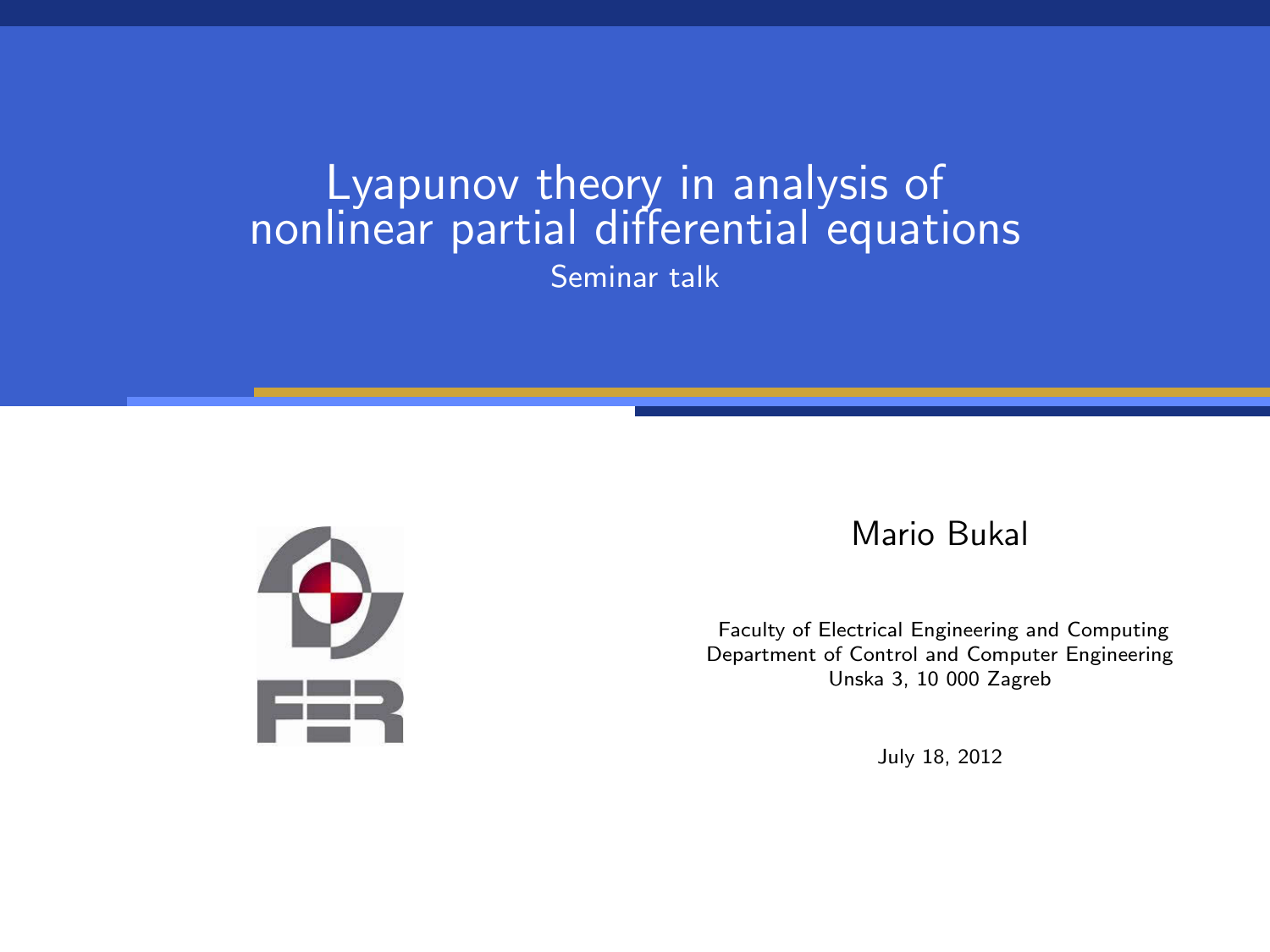- Introduction
	- Lypunov stability theory
	- Examples of PDEs
	- PDEs as dynamical systems
- Lyapunov theory for nonlinear evolution equations
	- State of the art
	- Outline of my thesis
- Discussion on a role of PDE theory in ACROSS project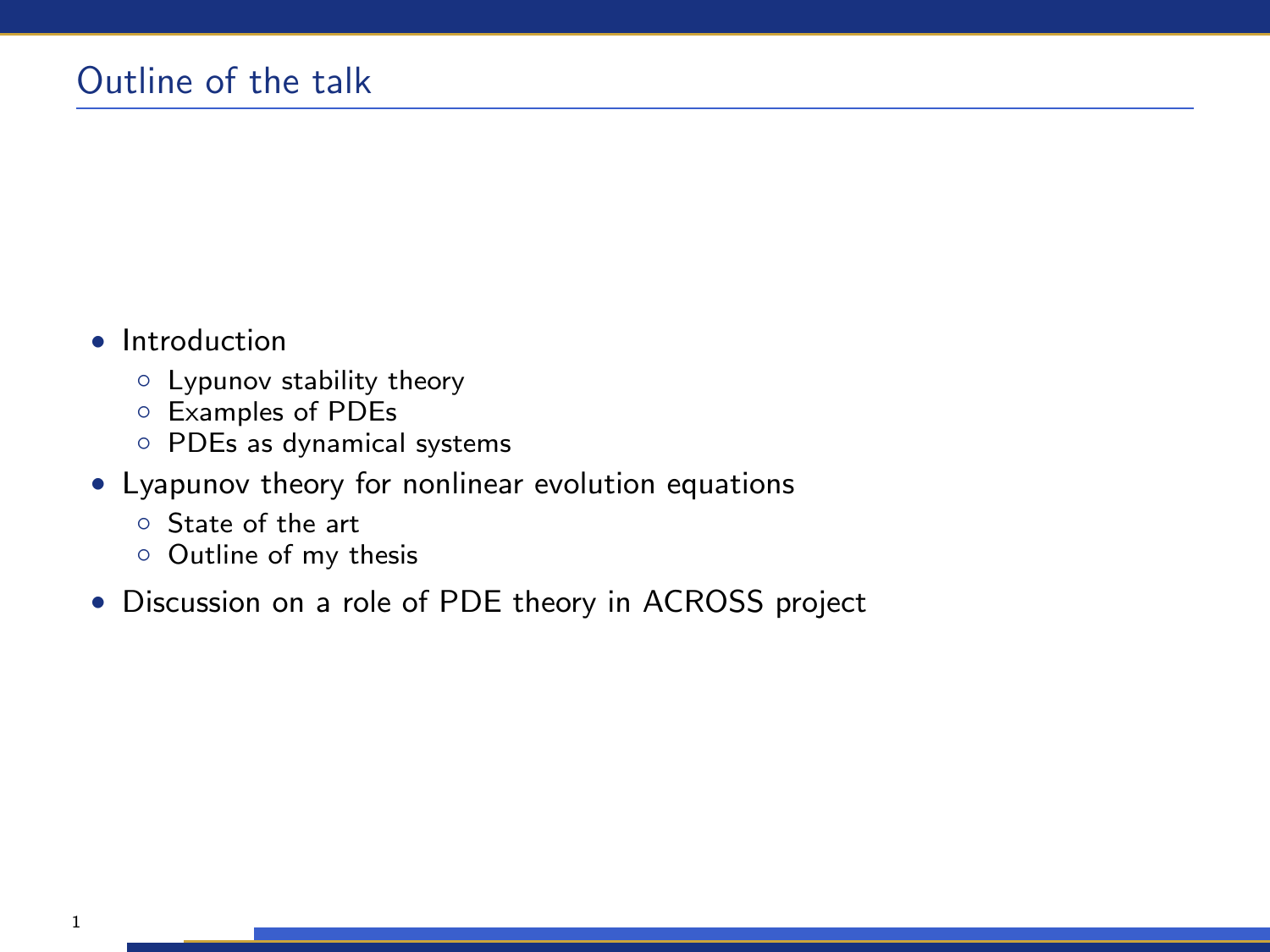Introduction Lyapunov stability theory

Given dynamical system

 $\dot{x} = f(x), \quad x(0) = x_0,$ 

 $x \in \mathbb{R}^d$ ,  $f: \mathbb{R}^d \to \mathbb{R}^d$  – smooth vector function.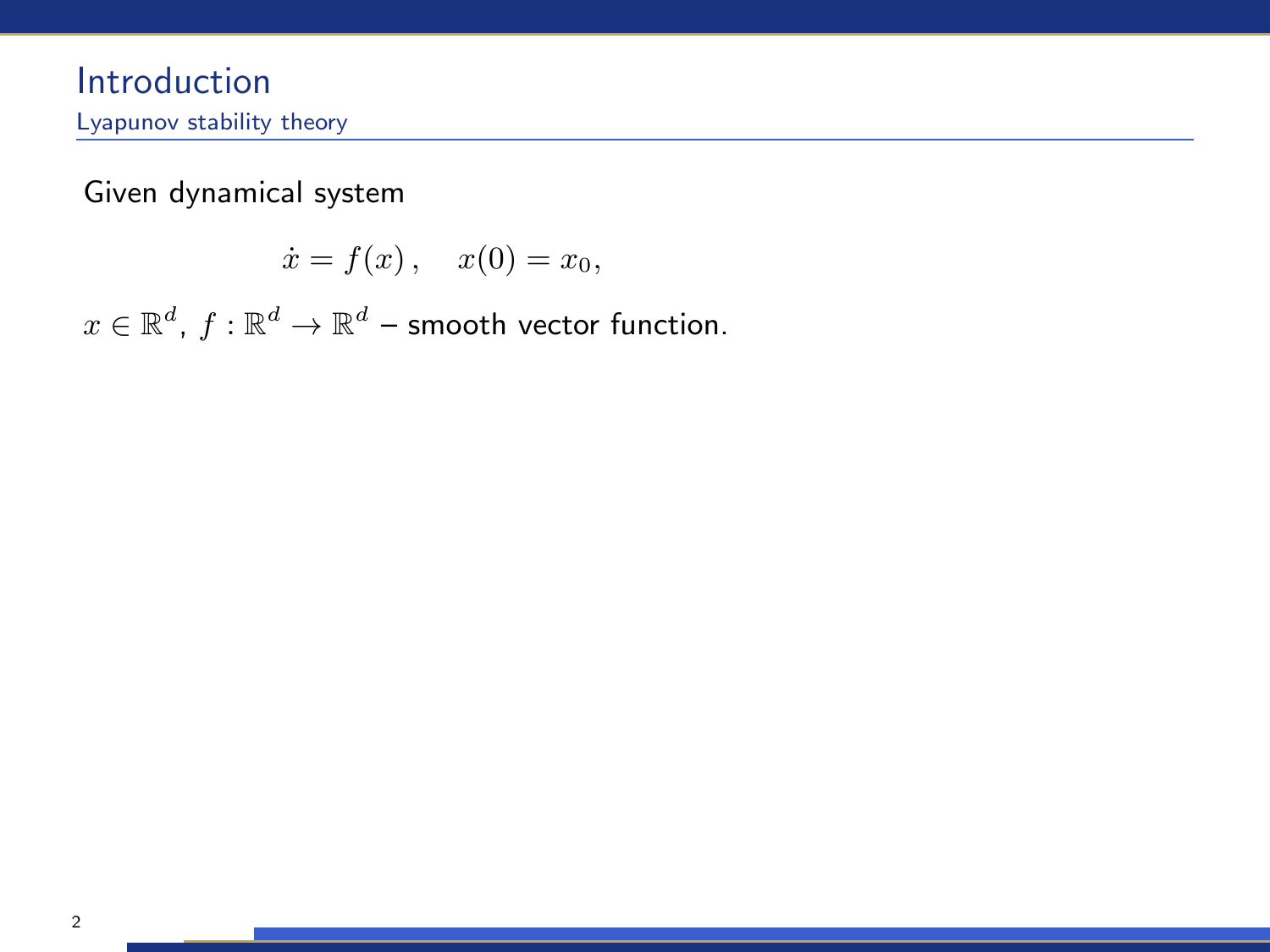Given dynamical system

 $\dot{x} = f(x), \quad x(0) = x_0,$ 

 $x \in \mathbb{R}^d$ ,  $f: \mathbb{R}^d \to \mathbb{R}^d$  – smooth vector function.



# Theorem (Lyapunov stability)

Let  $x_E=0$  be an equilibrium of the system and  $\mathcal{U}\subset\mathbb{R}^d.$  Let  $V:\mathcal{U}\to\mathbb{R}$  be positive definite and  $\dot{V}(x(t))$  negative semidefinite, then  $x_E$  is stable. Moreover, if  $V(x(t))$  is negative definite, i.e.

$$
\frac{\mathrm{d}}{\mathrm{d}t}V(x(t)) + cW(x(t)) \le 0 \quad \text{for all } t > 0
$$

and for some positive definite function  $W : U \to \mathbb{R}$  and constant  $c > 0$ , then  $x_E$  is asymptotically stable.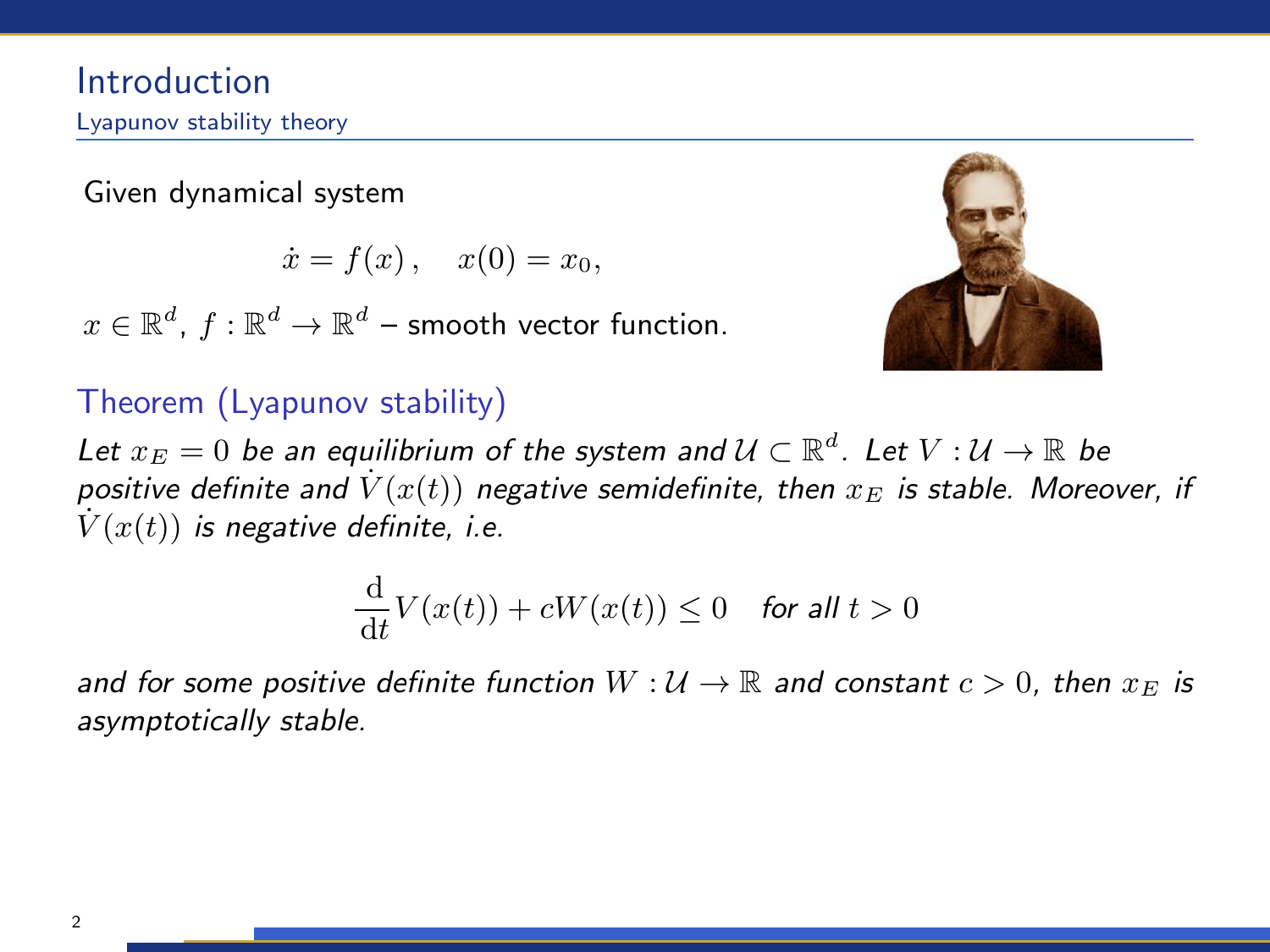Given dynamical system

 $\dot{x} = f(x), \quad x(0) = x_0,$ 

 $x \in \mathbb{R}^d$ ,  $f: \mathbb{R}^d \to \mathbb{R}^d$  – smooth vector function.



# Theorem (Lyapunov stability)

Let  $x_E=0$  be an equilibrium of the system and  $\mathcal{U}\subset\mathbb{R}^d.$  Let  $V:\mathcal{U}\to\mathbb{R}$  be positive definite and  $\dot{V}(x(t))$  negative semidefinite, then  $x_E$  is stable. Moreover, if  $V(x(t))$  is negative definite, i.e.

$$
\frac{\mathrm{d}}{\mathrm{d}t}V(x(t)) + cW(x(t)) \le 0 \quad \text{for all } t > 0
$$

and for some positive definite function  $W : U \to \mathbb{R}$  and constant  $c > 0$ , then  $x_E$  is asymptotically stable.

## Theorem (Exponential convergence)

Assume in addition  $V(x)\leq c'W(x)$  and  $V$  is quadratic  $(V(x)=x^T\mathbf{V}x)$ , then

 $V(x(t)) \leq V(x_0)e^{-ct/c'},\ t>0\quad$  and  $x(t)$  converges exponentially to  $x_E$ .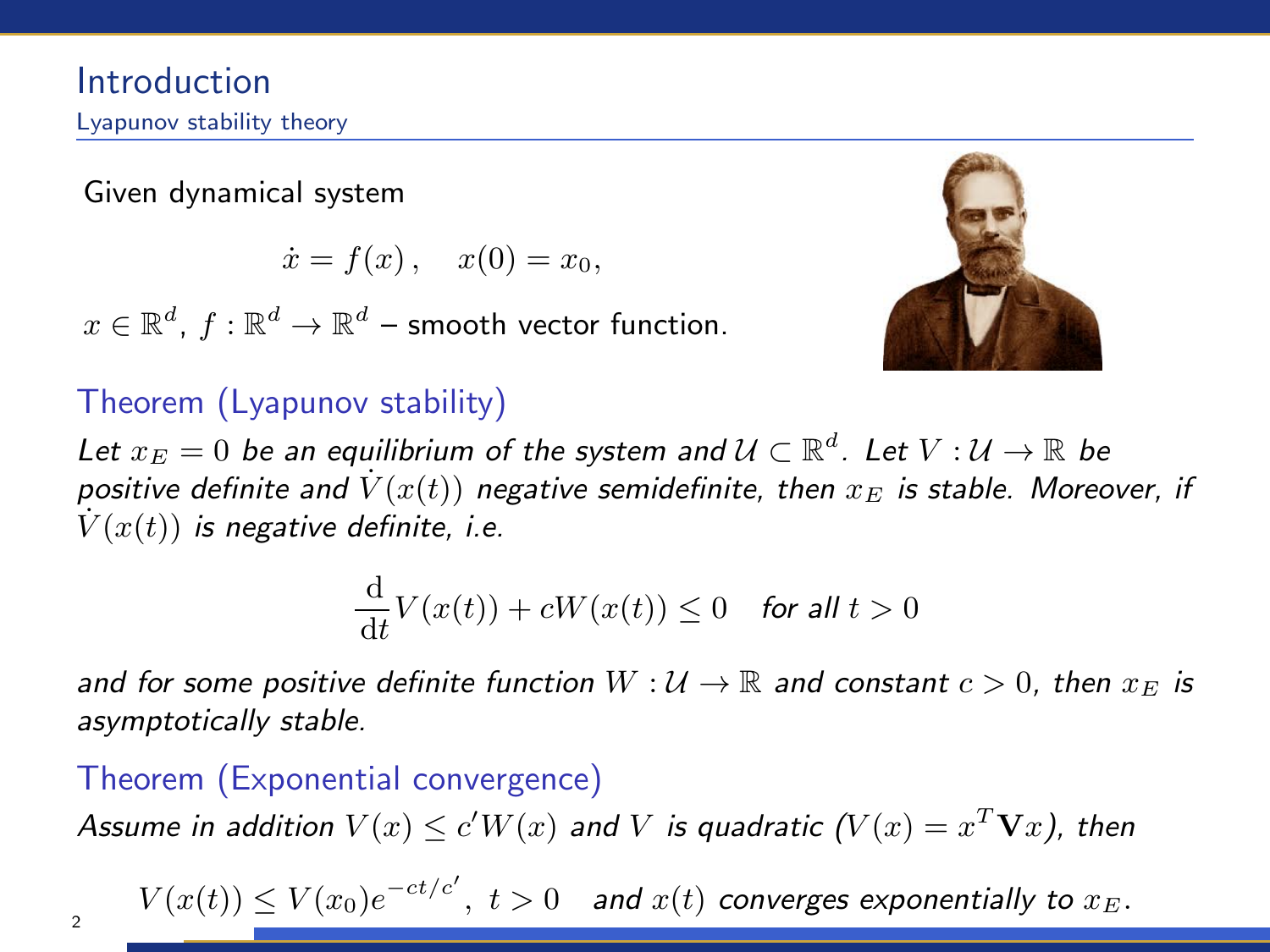## Introduction Examples of partial differential equations

• Heat equation

$$
\frac{\partial u}{\partial t} = \kappa \left( \frac{\partial^2 u}{\partial x^2} + \frac{\partial^2 u}{\partial y^2} + \frac{\partial^2 u}{\partial z^2} \right) = \kappa \Delta u
$$

 $u(t; x, y, z)$  – temperature,  $\kappa > 0$ 

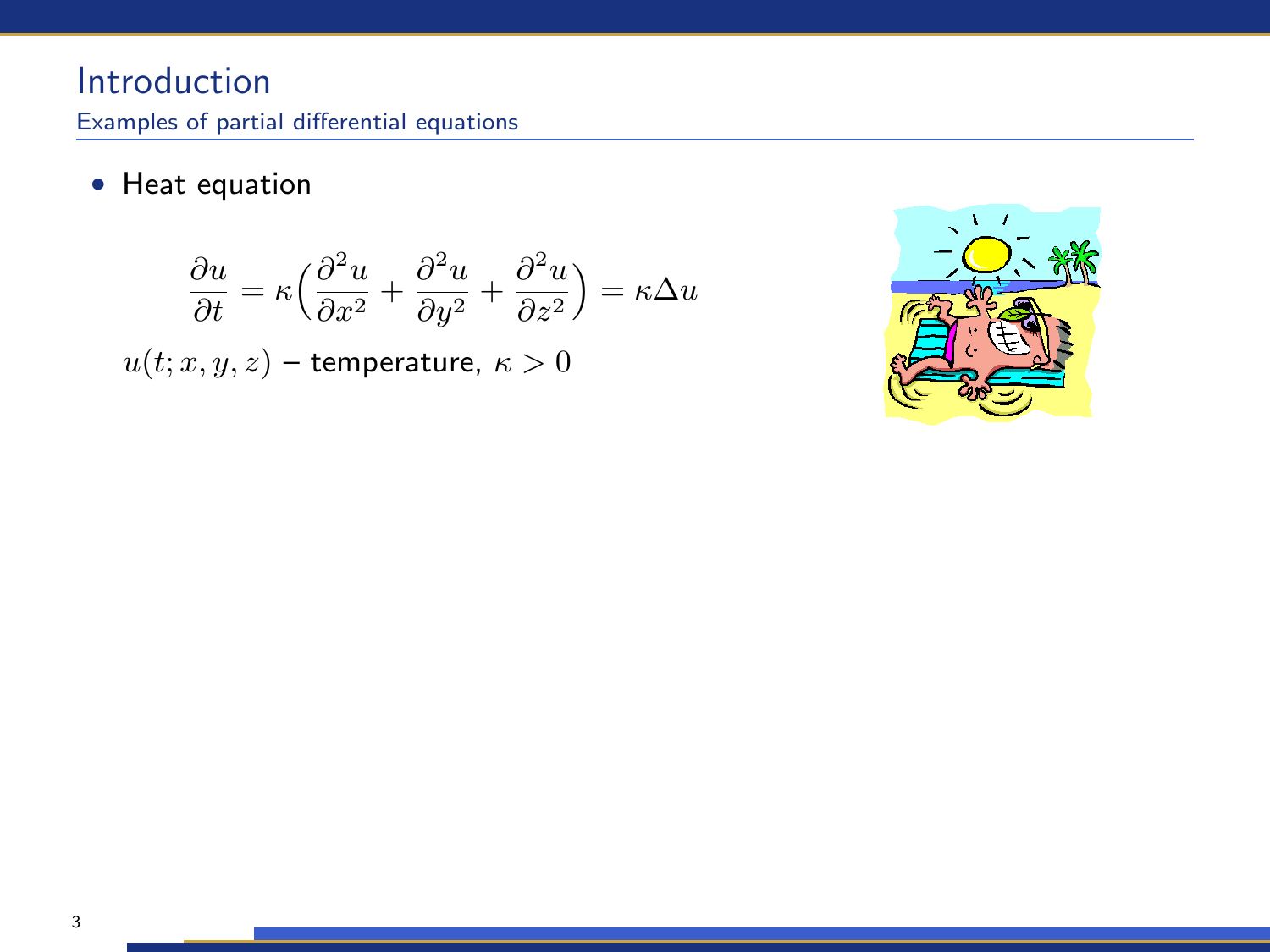## Introduction Examples of partial differential equations

• Heat equation

$$
\frac{\partial u}{\partial t} = \kappa \Big( \frac{\partial^2 u}{\partial x^2} + \frac{\partial^2 u}{\partial y^2} + \frac{\partial^2 u}{\partial z^2} \Big) = \kappa \Delta u
$$
  

$$
u(t;x,y,z) - \text{temperature, } \kappa > 0
$$

• Wave equation

$$
\frac{\partial^2 u}{\partial t^2} = c^2 \frac{\partial^2 u}{\partial x^2}
$$

 $u(t; x)$  – displacement,  $c > 0$ 



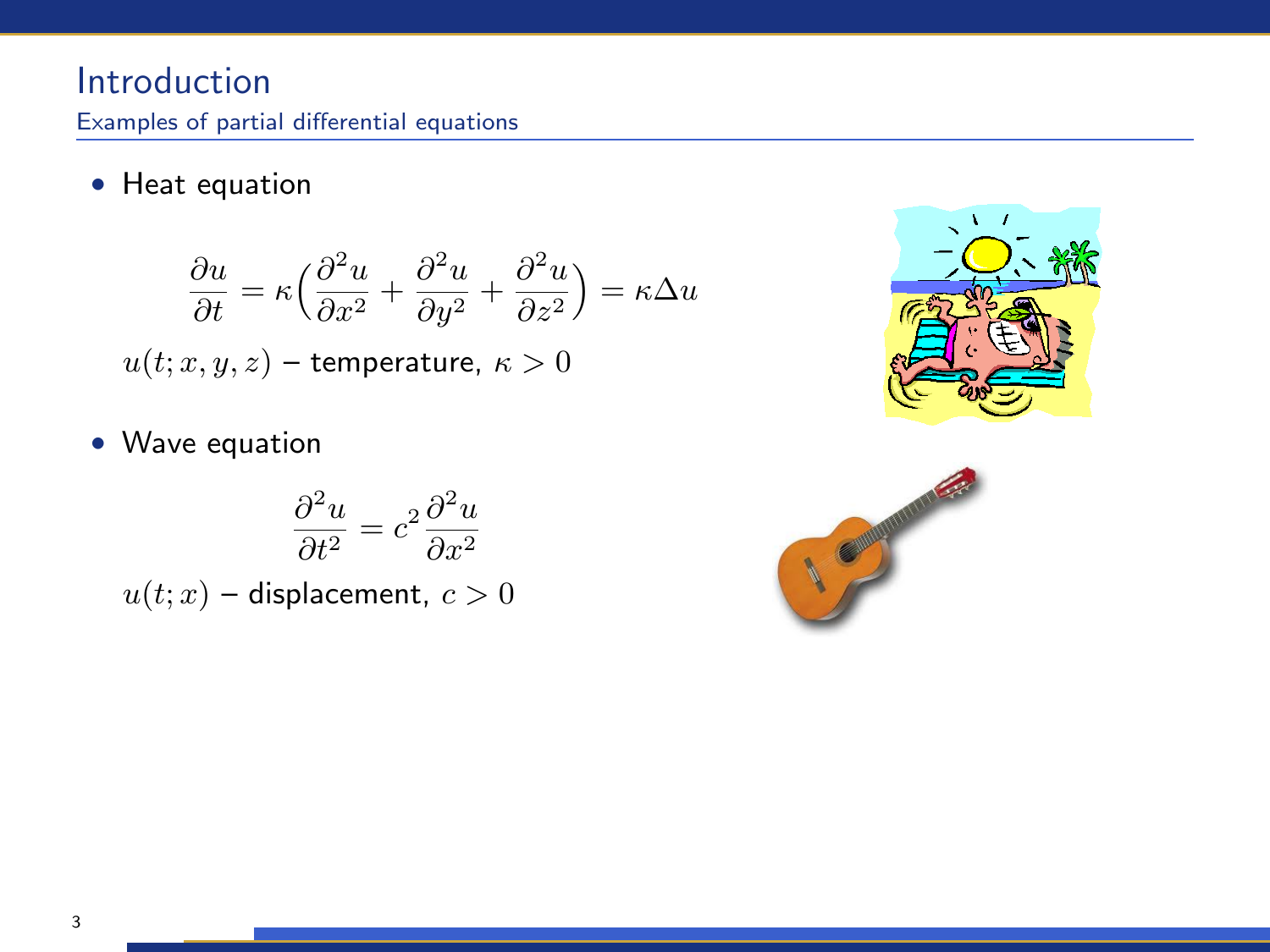## Introduction Examples of partial differential equations

• Heat equation

$$
\frac{\partial u}{\partial t} = \kappa \Big( \frac{\partial^2 u}{\partial x^2} + \frac{\partial^2 u}{\partial y^2} + \frac{\partial^2 u}{\partial z^2} \Big) = \kappa \Delta u
$$
  

$$
u(t; x, y, z) - \text{temperature, } \kappa > 0
$$

• Wave equation

$$
\frac{\partial^2 u}{\partial t^2} = c^2 \frac{\partial^2 u}{\partial x^2}
$$

 $u(t; x)$  – displacement,  $c > 0$ 

• Maxwell equations

$$
\nabla \cdot \mathbf{E} = \rho/\varepsilon_0, \quad \nabla \cdot \mathbf{B} = 0,
$$

$$
\nabla \times \mathbf{E} = -\frac{\partial \mathbf{B}}{\partial t},
$$

$$
\nabla \times \mathbf{B} = \mu_0 \varepsilon_0 \frac{\partial \mathbf{E}}{\partial t} + \mu_0 \mathbf{J}.
$$





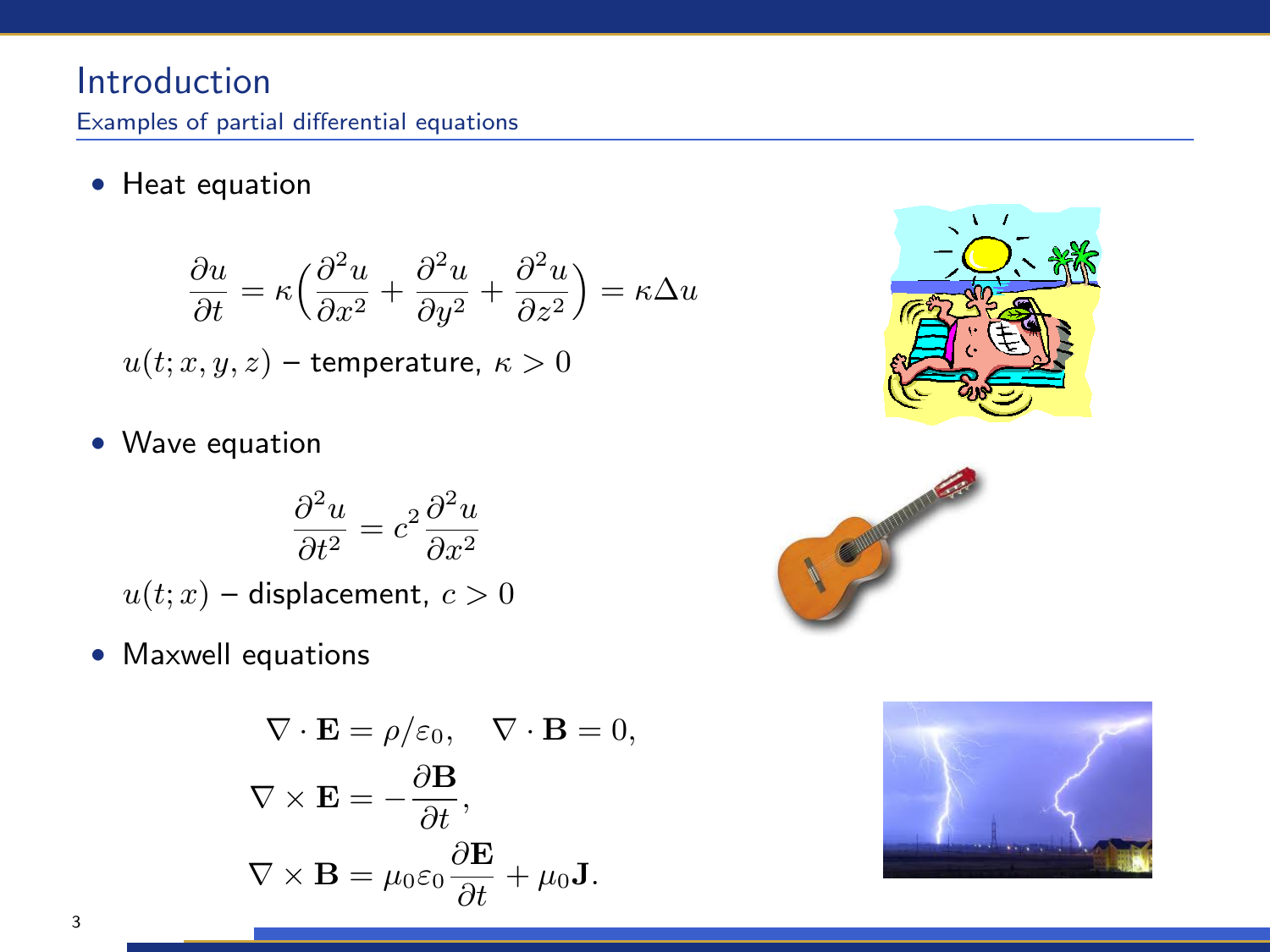Example. Heat equation as a dynamical system.

$$
\frac{\partial u(t,x)}{\partial t} = \Delta u(t,x), \qquad u:(0,\infty) \times \Omega \to \mathbb{R}
$$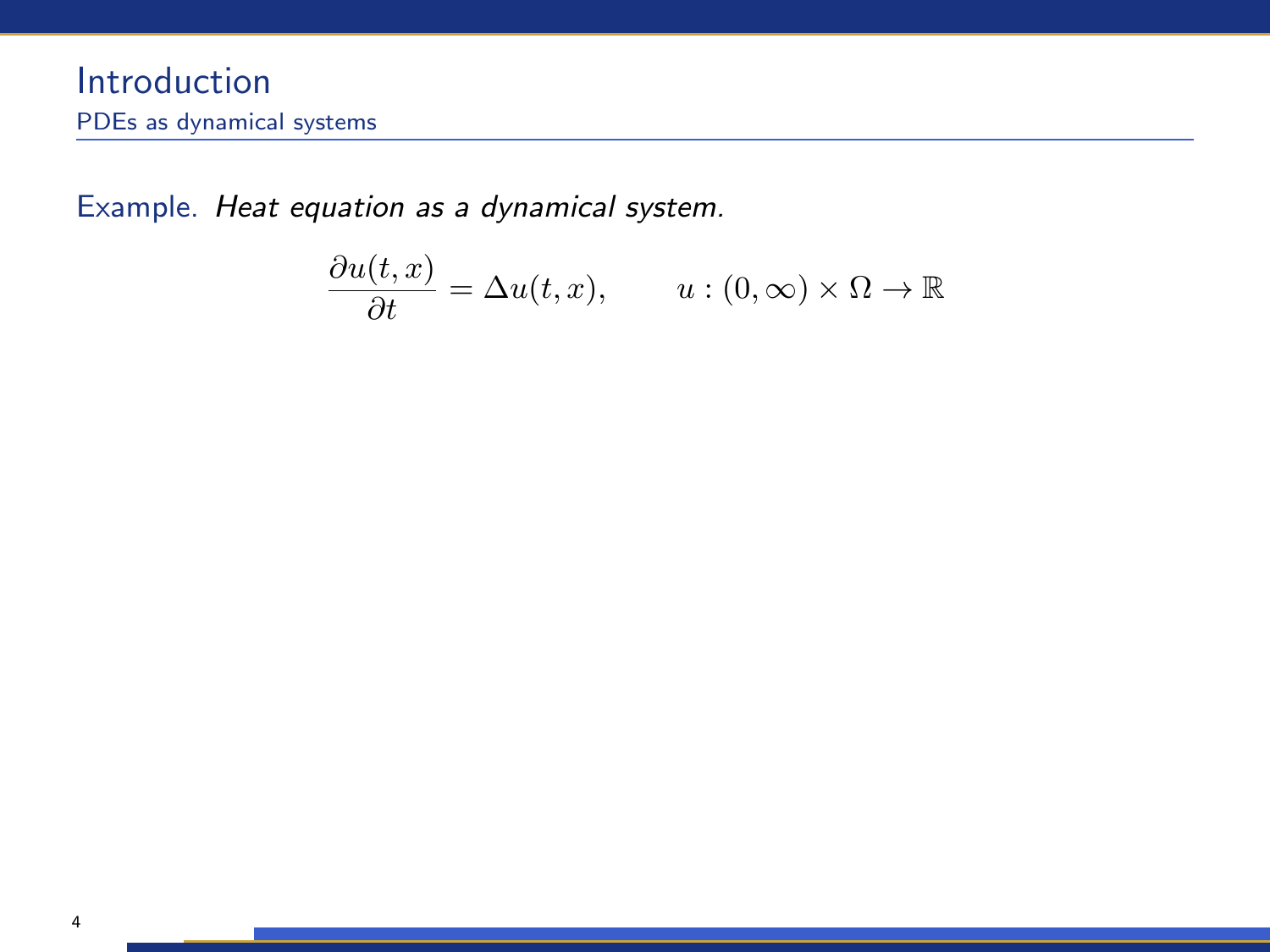Example. Heat equation as a dynamical system.

$$
\frac{\partial u(t,x)}{\partial t} = \Delta u(t,x), \qquad u:(0,\infty) \times \Omega \to \mathbb{R}
$$

Define  $\tilde{u}(t)(x) := u(t, x)$  ( $\tilde{u}(t)$  - state of the system at time t), then

$$
\dot{\tilde{u}}(t) = A\tilde{u}(t),
$$

 $\tilde{u}: (0, \infty) \to \{$ space of functions on  $\Omega\}$ , and  $A = \Delta$  – operator on the  $\{$ space of functions on  $\Omega$ .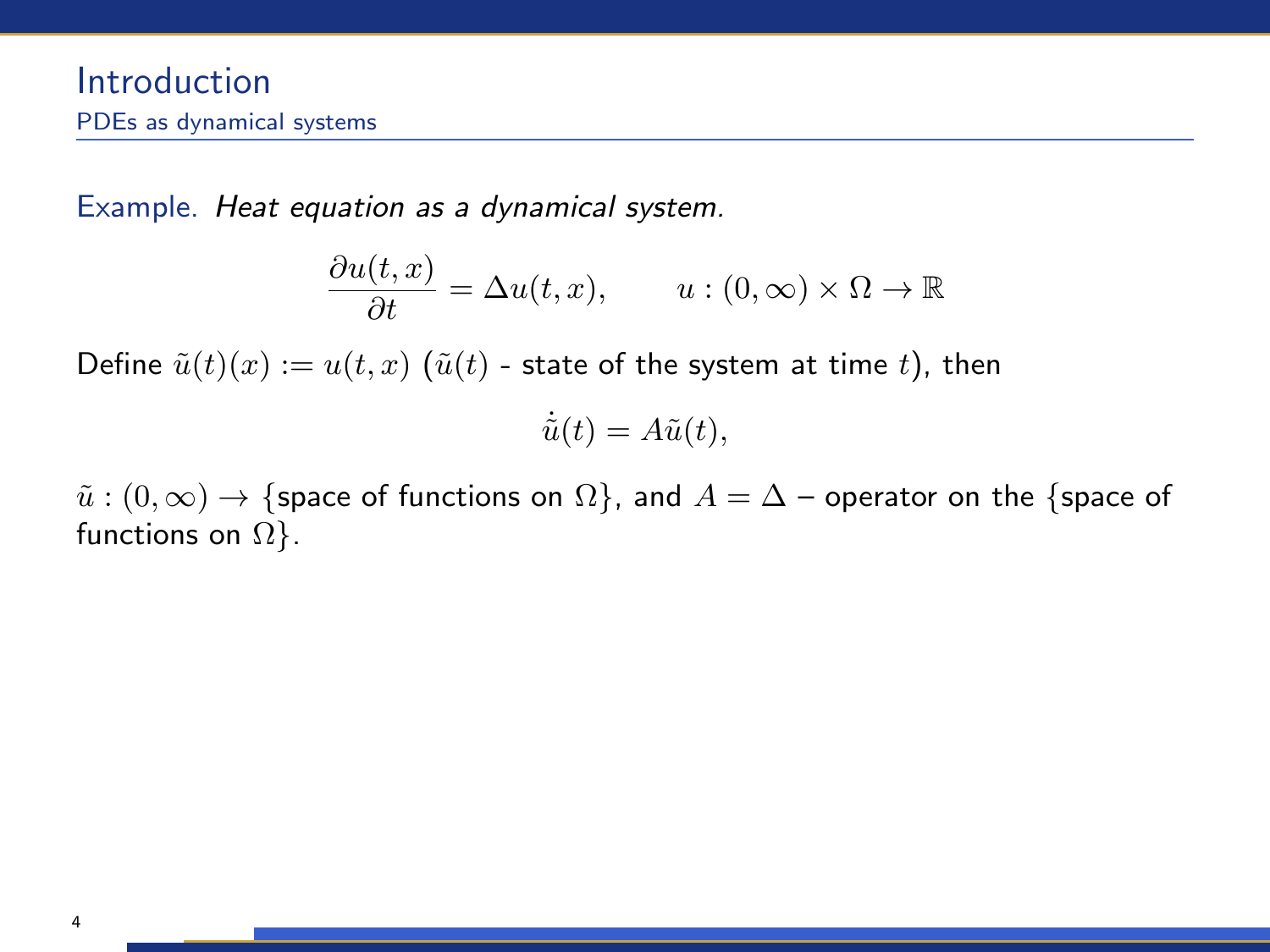Example. Heat equation as a dynamical system.

$$
\frac{\partial u(t,x)}{\partial t} = \Delta u(t,x), \qquad u:(0,\infty) \times \Omega \to \mathbb{R}
$$

Define  $\tilde{u}(t)(x) := u(t, x)$  ( $\tilde{u}(t)$  - state of the system at time t), then

$$
\dot{\tilde{u}}(t) = A\tilde{u}(t),
$$

 $\tilde{u}: (0, \infty) \to \{$ space of functions on  $\Omega\}$ , and  $A = \Delta$  – operator on the  $\{$ space of functions on  $\Omega$ .

Other evolution equations (nonlinear):

$$
\frac{\partial u}{\partial t} = \Delta(u^m), \text{ porus medium equation,}
$$

$$
\frac{\partial u}{\partial t} = \text{div}(|\nabla u|^{p-2} \nabla u), \text{ parabolic } p\text{-Laplace equation,}
$$

$$
\frac{\partial u}{\partial t} = \text{div}(u^{\beta} \nabla \Delta u), \text{ thin-film equation.}
$$

4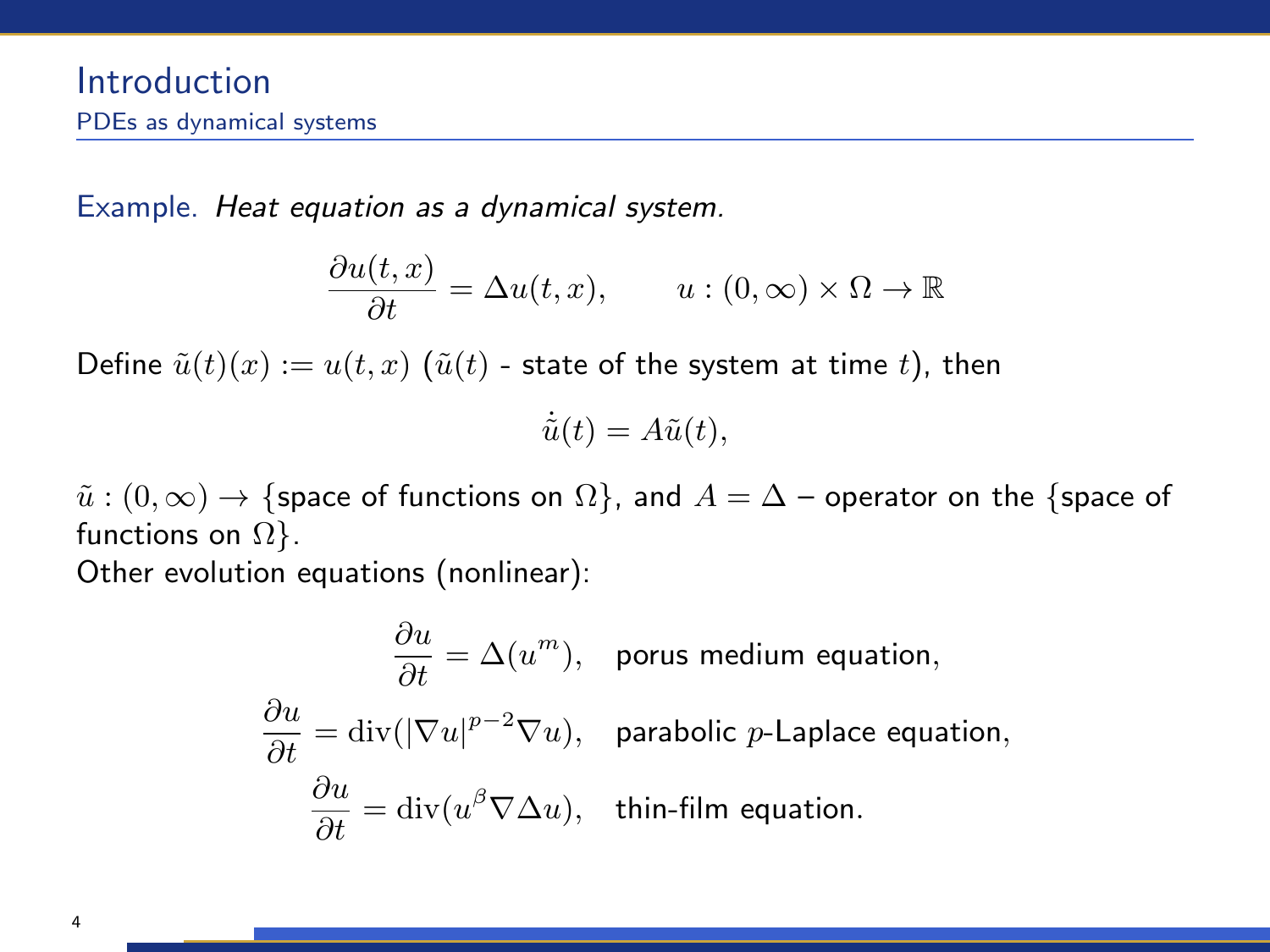## Lyapunov theory for nonlinear evolution equations State of the art

For a given evolution equation, a nonnegative functional  $E$  is called an entropy (Lyapunov functional) if it holds

$$
\frac{\mathrm{d}}{\mathrm{d}t}E[u(t)] + cQ[u(t)] \le 0 \quad \text{along each solution trajectory} \quad t \mapsto u(t), \quad \text{(EPI)}
$$

for some nonnegative functional Q and constant  $c \geq 0$ . Typical choice of entropies:

•  $\alpha$ -functionals  $(\alpha \in \mathbb{R})$ :

$$
E_{\alpha}[u] = \frac{1}{\alpha(\alpha-1)} \int_{\Omega} (u^{\alpha} - \alpha u + \alpha - 1) dx, \quad E_{1}[u] = \int_{\Omega} (u \log u - u + 1) dx.
$$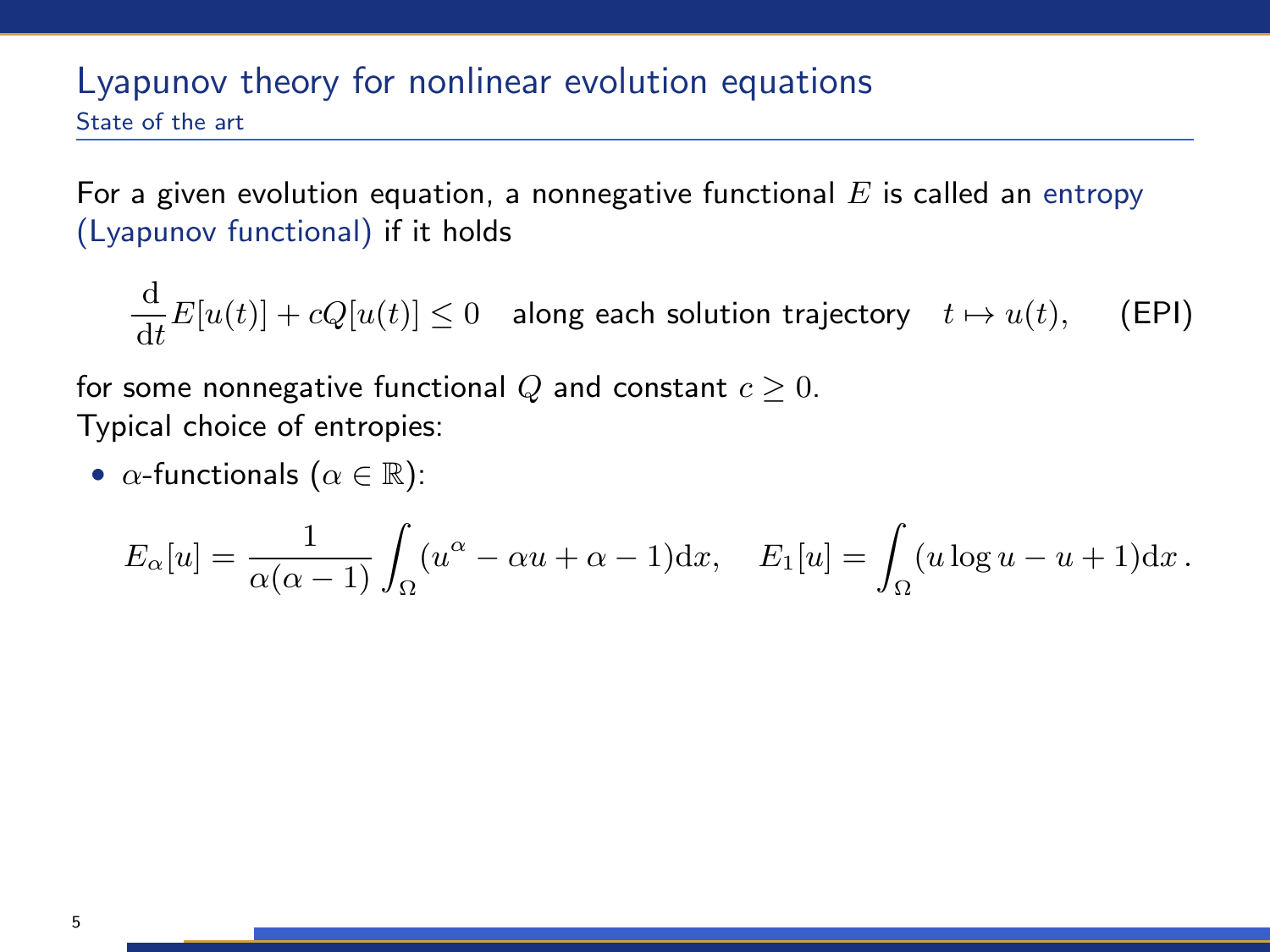## Lyapunov theory for nonlinear evolution equations State of the art

For a given evolution equation, a nonnegative functional  $E$  is called an entropy (Lyapunov functional) if it holds

$$
\frac{\mathrm{d}}{\mathrm{d}t}E[u(t)] + cQ[u(t)] \le 0 \quad \text{along each solution trajectory} \quad t \mapsto u(t), \quad \text{(EPI)}
$$

for some nonnegative functional Q and constant  $c \geq 0$ . Typical choice of entropies:

•  $\alpha$ -functionals  $(\alpha \in \mathbb{R})$ :

$$
E_{\alpha}[u] = \frac{1}{\alpha(\alpha-1)} \int_{\Omega} (u^{\alpha} - \alpha u + \alpha - 1) \mathrm{d}x, \quad E_1[u] = \int_{\Omega} (u \log u - u + 1) \mathrm{d}x.
$$

Example. Heat equation  $\partial_t u = \Delta u$  on  $\mathbb{T}^d \times (0, \infty)$ .

$$
\frac{\mathrm{d}}{\mathrm{d}t}E_2[u] + \int_{\mathbb{T}^d} |\nabla u|^2 \mathrm{d}x = 0 \quad \sim \quad E_2[u(t)] + \int_0^t \int_{\mathbb{T}^d} |\nabla u|^2 \mathrm{d}x \, \mathrm{d}s = E_2[u_0], \ \ t > 0.
$$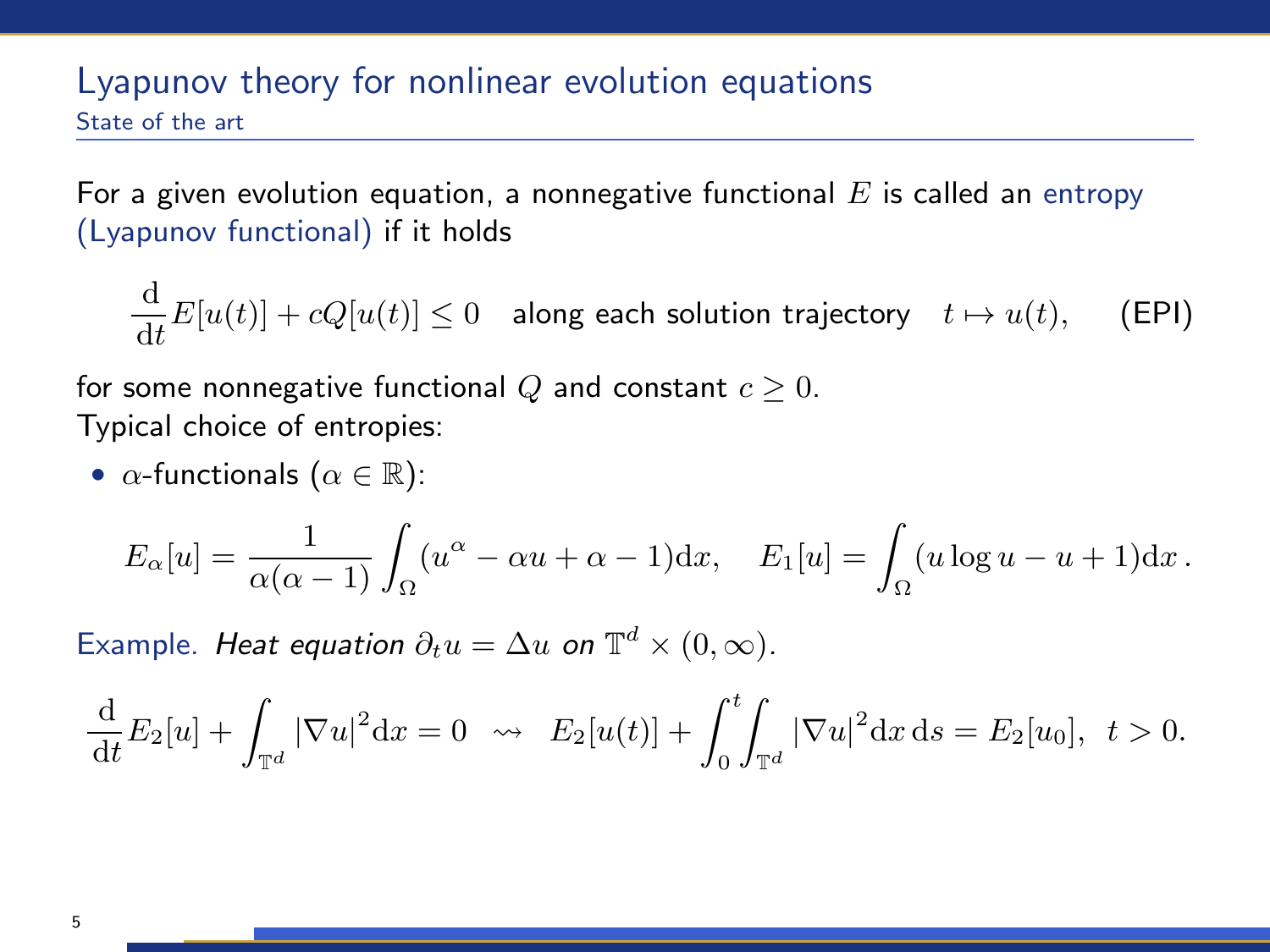## Lyapunov theory for nonlinear evolution equations State of the art

For a given evolution equation, a nonnegative functional  $E$  is called an entropy (Lyapunov functional) if it holds

$$
\frac{\mathrm{d}}{\mathrm{d}t}E[u(t)] + cQ[u(t)] \le 0 \quad \text{along each solution trajectory} \quad t \mapsto u(t), \quad \text{(EPI)}
$$

for some nonnegative functional Q and constant  $c \geq 0$ . Typical choice of entropies:

•  $\alpha$ -functionals  $(\alpha \in \mathbb{R})$ :

$$
E_{\alpha}[u] = \frac{1}{\alpha(\alpha-1)} \int_{\Omega} (u^{\alpha} - \alpha u + \alpha - 1) dx, \quad E_1[u] = \int_{\Omega} (u \log u - u + 1) dx.
$$

Example. Heat equation  $\partial_t u = \Delta u$  on  $\mathbb{T}^d \times (0, \infty)$ .

$$
\frac{\mathrm{d}}{\mathrm{d}t}E_2[u] + \int_{\mathbb{T}^d} |\nabla u|^2 \mathrm{d}x = 0 \quad \sim \quad E_2[u(t)] + \int_0^t \int_{\mathbb{T}^d} |\nabla u|^2 \mathrm{d}x \, \mathrm{d}s = E_2[u_0], \ \ t > 0.
$$

Applications of entropy production inequalities:

• existence of solutions, long-time behaviour, positivity, numerical schemes, . . .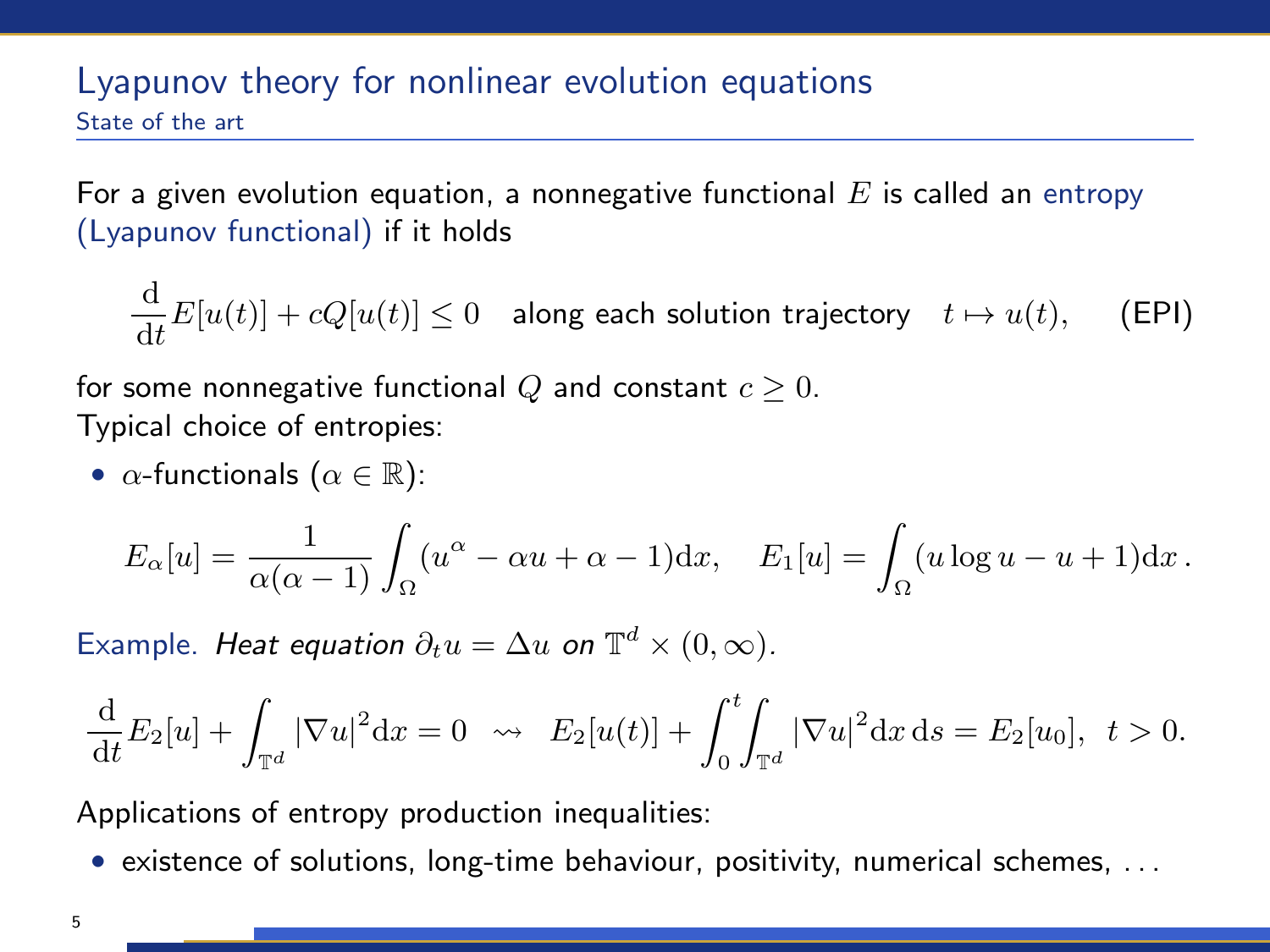• ongoing miniaturisation trend in nanotechnology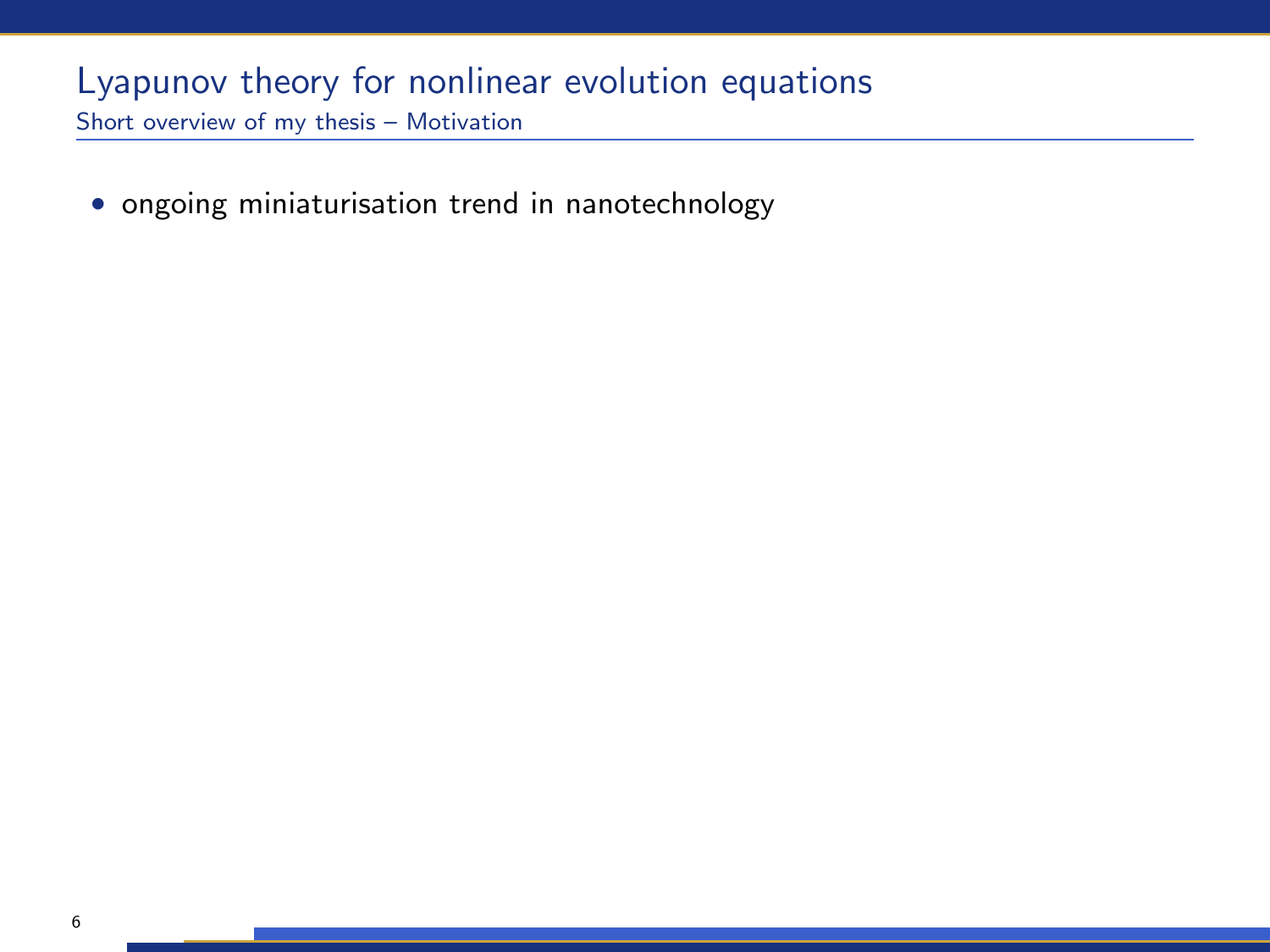• ongoing miniaturisation trend in nanotechnology

#### Quantum Drift-Diffusion models

1. Density gradient model

$$
\partial_t u = T \Delta u + \text{div} \left( u \nabla (V_B[u] + V) \right),
$$

$$
-\lambda^2 \Delta V = u - C_{dot}, \quad V_B[u] = -\frac{\hbar^2}{2} \frac{\Delta \sqrt{u}}{\sqrt{u}}.
$$

[ u - particle density, T - temperature, V - electrostatic potential,  $V_B$  - Bohm potential,  $C_d$  - doping profile,  $\lambda$  -Debye length,  $\hbar$  - scaled Planck constant; Ref: Ancona et al. '89., Pinnau '00. ]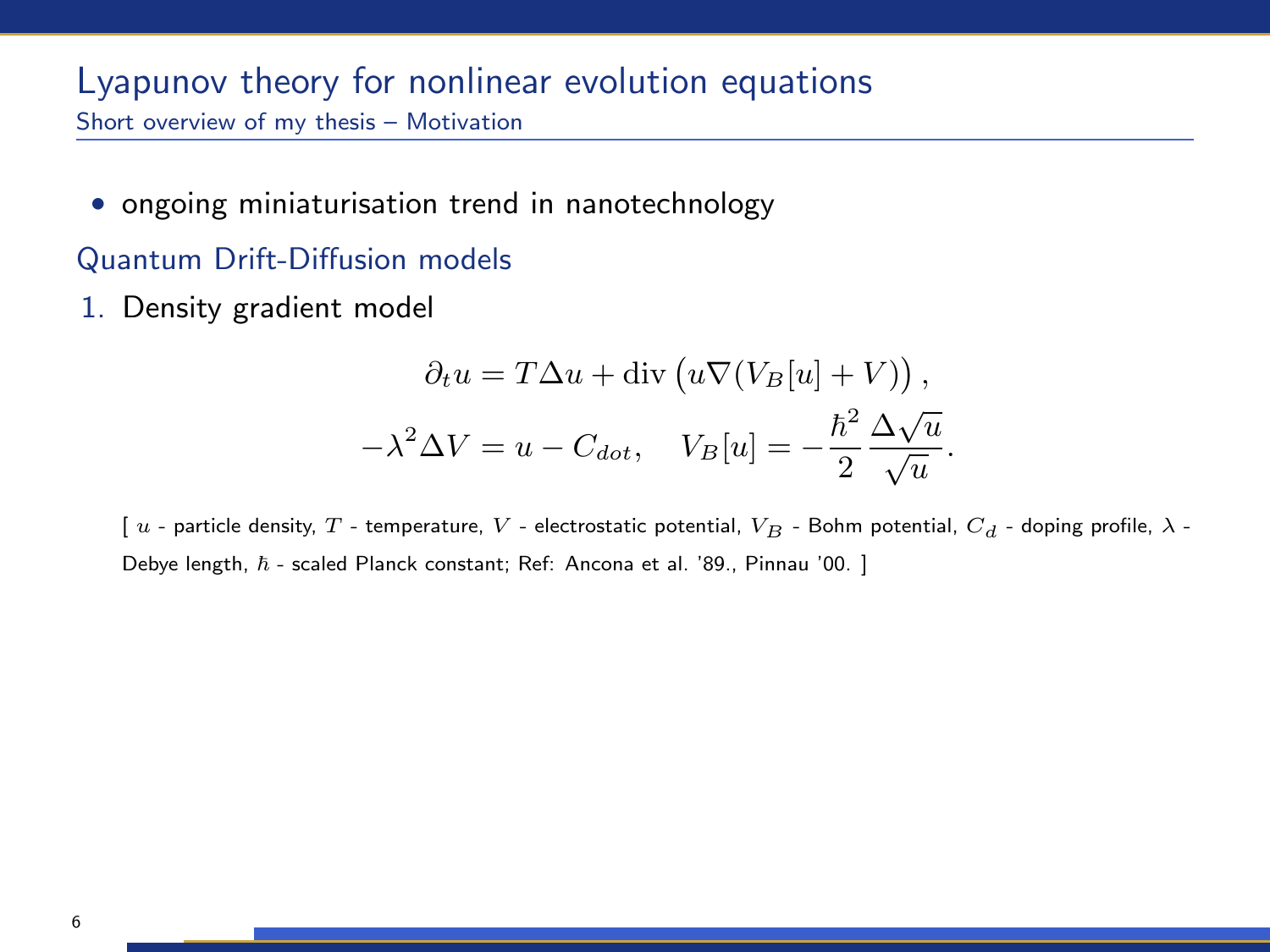• ongoing miniaturisation trend in nanotechnology

#### Quantum Drift-Diffusion models

1. Density gradient model

$$
\partial_t u = T \Delta u + \text{div} \left( u \nabla (V_B[u] + V) \right),
$$

$$
-\lambda^2 \Delta V = u - C_{dot}, \quad V_B[u] = -\frac{\hbar^2}{2} \frac{\Delta \sqrt{u}}{\sqrt{u}}.
$$

[ u - particle density, T - temperature, V - electrostatic potential,  $V_B$  - Bohm potential,  $C_d$  - doping profile,  $\lambda$  -Debye length,  $\hbar$  - scaled Planck constant; Ref: Ancona et al. '89., Pinnau '00. ]

2. Nonlocal quantum drift-diffusion model

$$
\partial_t u = \mathrm{div}(u \nabla (A + V)),
$$

$$
u(t;x)=\frac{1}{(2\pi\hbar)^d}\int_{\mathbb{R}^d}\mathrm{Exp}\,\Big(A(t;x)-\frac{|p|^2}{2}\Big){\mathrm d} p,\quad x\in\mathbb{R}^d,\ t>0.
$$

[ A - quantum chemical potential,  $Exp(a) = W(exp(W^{-1}(a)))$  - quantum exponential; Ref: Degond et al. '05. ]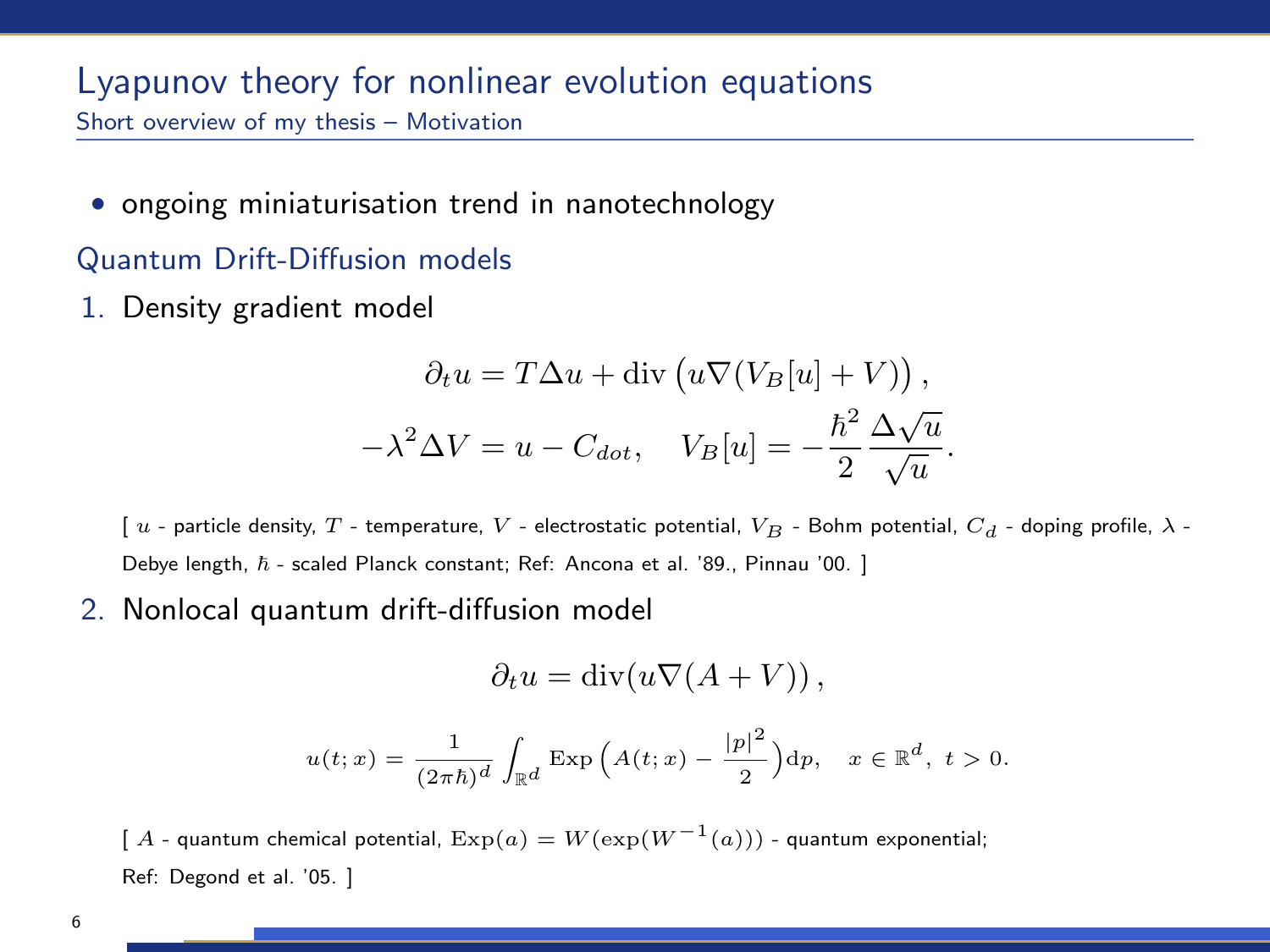Approximation of  $A$  in terms of the scaled Planck constant  $\hbar$  (pseudo-differential calculus)

$$
A = \log u - \frac{\hbar^2}{6} \frac{\Delta \sqrt{u}}{\sqrt{u}} + \frac{\hbar^4}{360} \sum_{i,j=1}^d \left( \frac{1}{2} (\partial_{ij}^2 \log u)^2 + \frac{1}{u} \partial_{ij}^2 (u \partial_{ij}^2 \log u) \right) + O(\hbar^6).
$$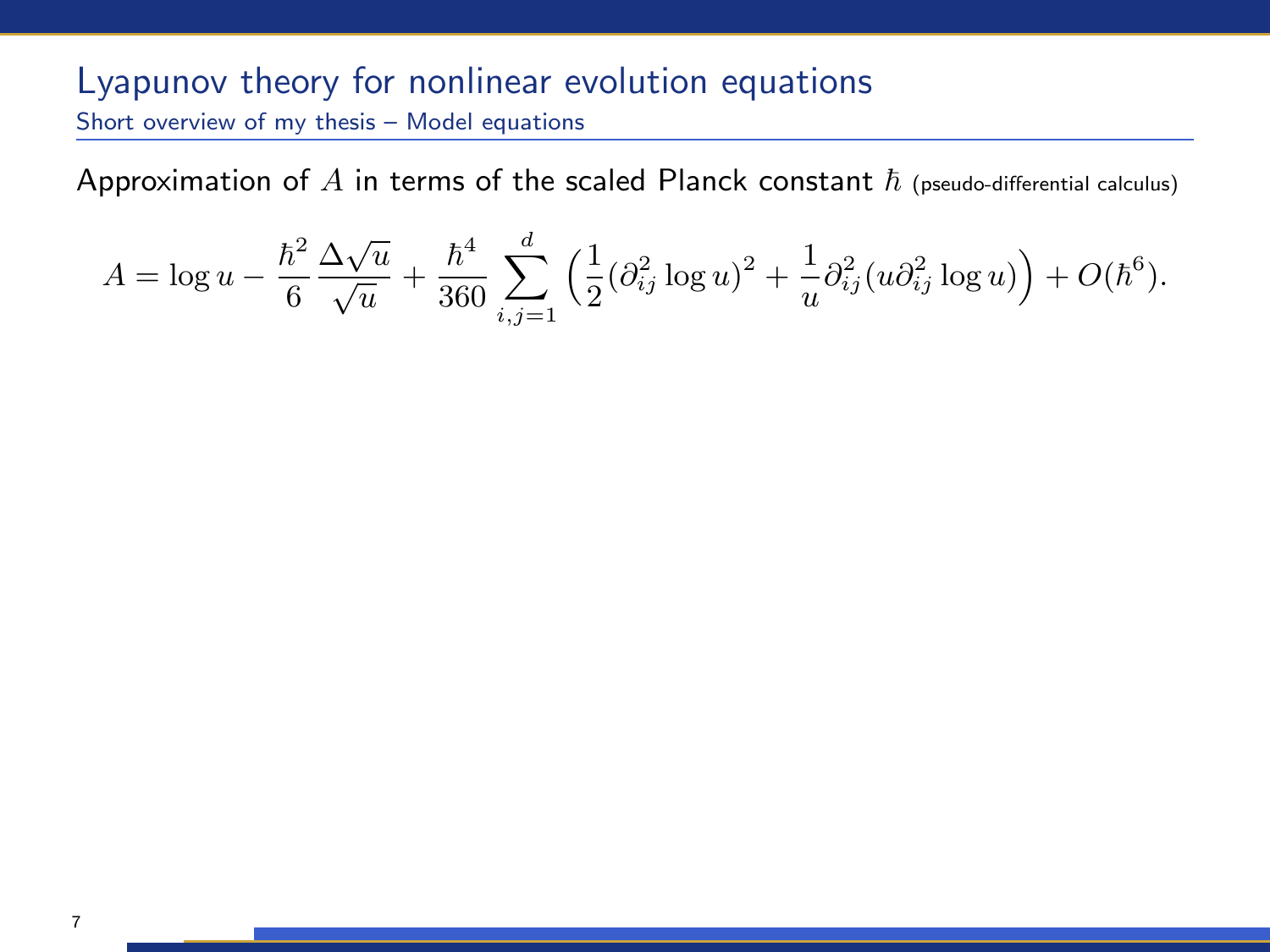Approximation of A in terms of the scaled Planck constant  $h$  (pseudo-differential calculus)

$$
A = \log u - \frac{\hbar^2}{6} \frac{\Delta \sqrt{u}}{\sqrt{u}} + \frac{\hbar^4}{360} \sum_{i,j=1}^d \left( \frac{1}{2} (\partial_{ij}^2 \log u)^2 + \frac{1}{u} \partial_{ij}^2 (u \partial_{ij}^2 \log u) \right) + O(\hbar^6).
$$

Model equations:

 $1.$   $O(\hbar^4)$ : fourth-order quantum diffusion equation (also known as Derrida-Lebowitz-Speer-Spohn (DLSS) equation)

$$
\partial_t u + \text{div}\left(u\nabla\left(\frac{\Delta\sqrt{u}}{\sqrt{u}}\right)\right) = 0.
$$
 (DLSS)

[Toom model:  $\partial_t u + \frac{1}{2}$  $\frac{1}{2}(u(\log u)_{xx})_{xx} = 0$ , Bleher et al. '94., Jüngel and Matthes '08., Savaré et al. '09.]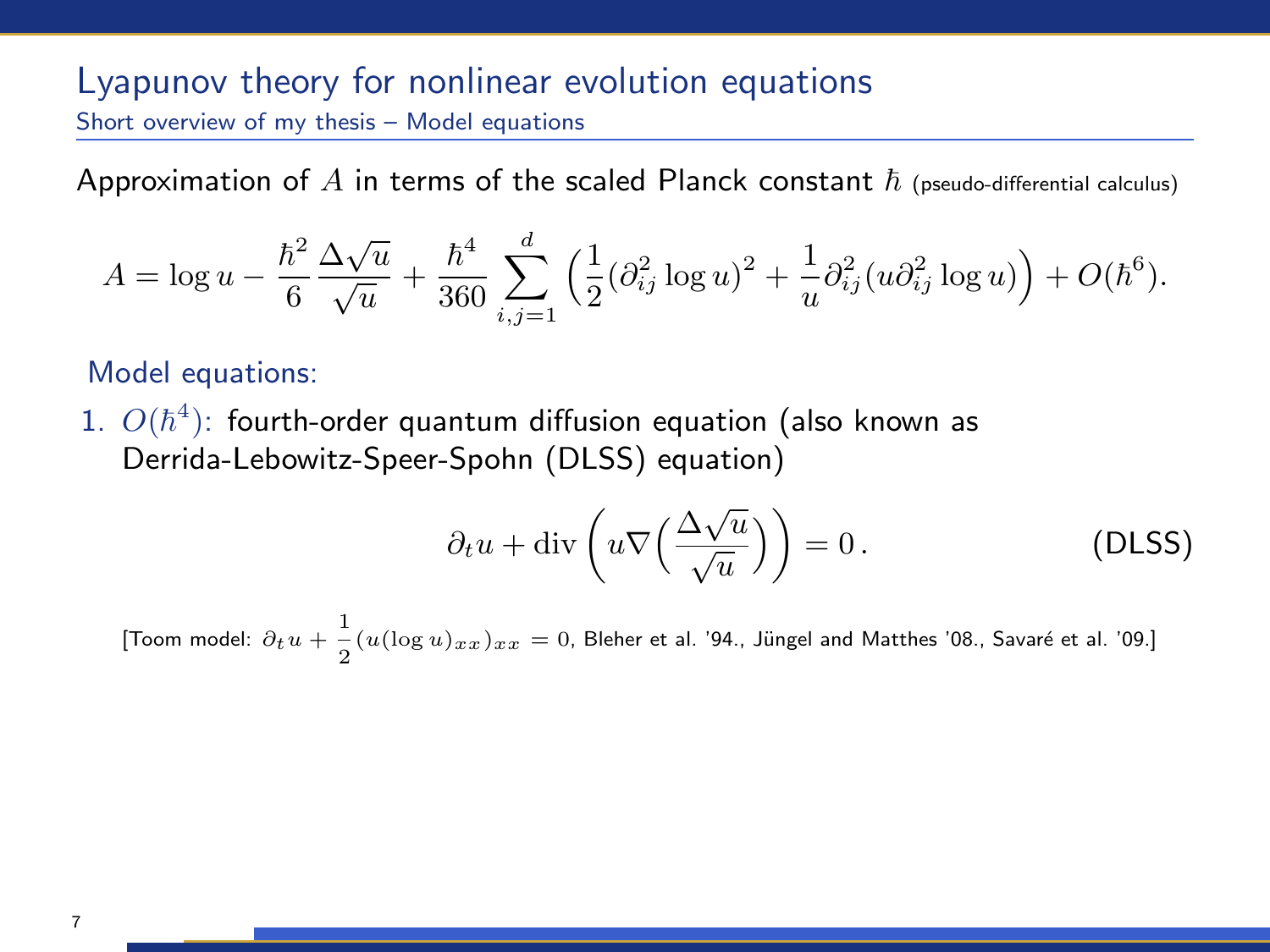Approximation of A in terms of the scaled Planck constant  $h$  (pseudo-differential calculus)

$$
A = \log u - \frac{\hbar^2}{6} \frac{\Delta \sqrt{u}}{\sqrt{u}} + \frac{\hbar^4}{360} \sum_{i,j=1}^d \left( \frac{1}{2} (\partial_{ij}^2 \log u)^2 + \frac{1}{u} \partial_{ij}^2 (u \partial_{ij}^2 \log u) \right) + O(\hbar^6).
$$

Model equations:

 $1.$   $O(\hbar^4)$ : fourth-order quantum diffusion equation (also known as Derrida-Lebowitz-Speer-Spohn (DLSS) equation)

$$
\partial_t u + \text{div}\left(u\nabla\left(\frac{\Delta\sqrt{u}}{\sqrt{u}}\right)\right) = 0.
$$
 (DLSS)

[Toom model:  $\partial_t u + \frac{1}{2}$  $\frac{1}{2}(u(\log u)_{xx})_{xx} = 0$ , Bleher et al. '94., Jüngel and Matthes '08., Savaré et al. '09.]

2.  $O(\hbar^6)$ : sixth-order quantum diffusion equation

$$
\partial_t u = \text{div}\left(u\nabla \bigg[\sum_{i,j=1}^d \Big(\frac{1}{2}(\partial_{ij}^2 \log u)^2 + \frac{1}{u}\partial_{ij}^2(u\partial_{ij}^2 \log u)\Big)\bigg]\right). \tag{QD6}
$$

[1D version, Jüngel and Milišić '09.]

7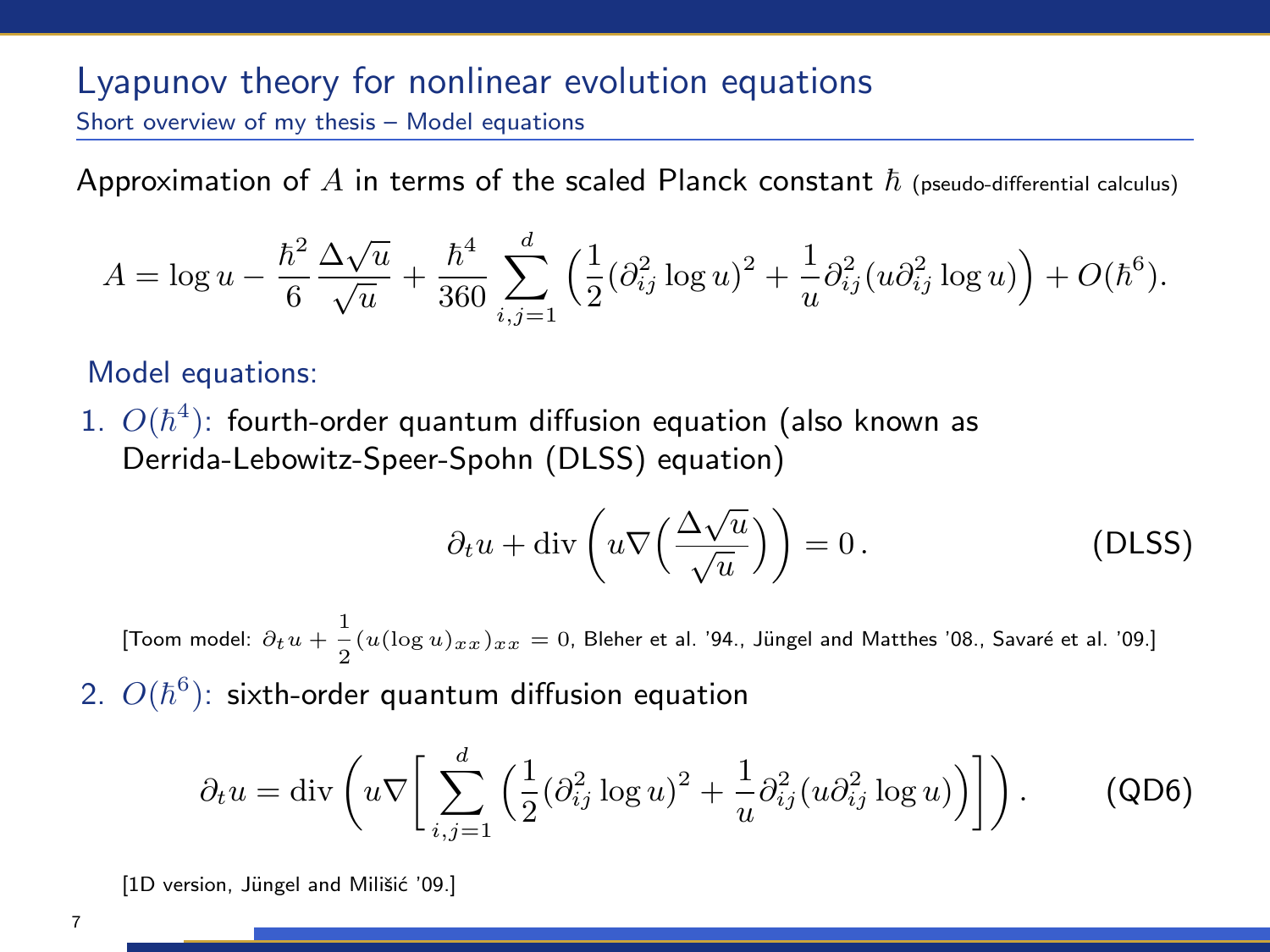Key tool – entropy production inequalities

$$
\frac{\mathrm{d}}{\mathrm{d}t}E[u(t)] + cQ[u(t)] \le 0, \qquad t > 0,
$$

for some nonnegative functional Q and constant  $c \geq 0$ .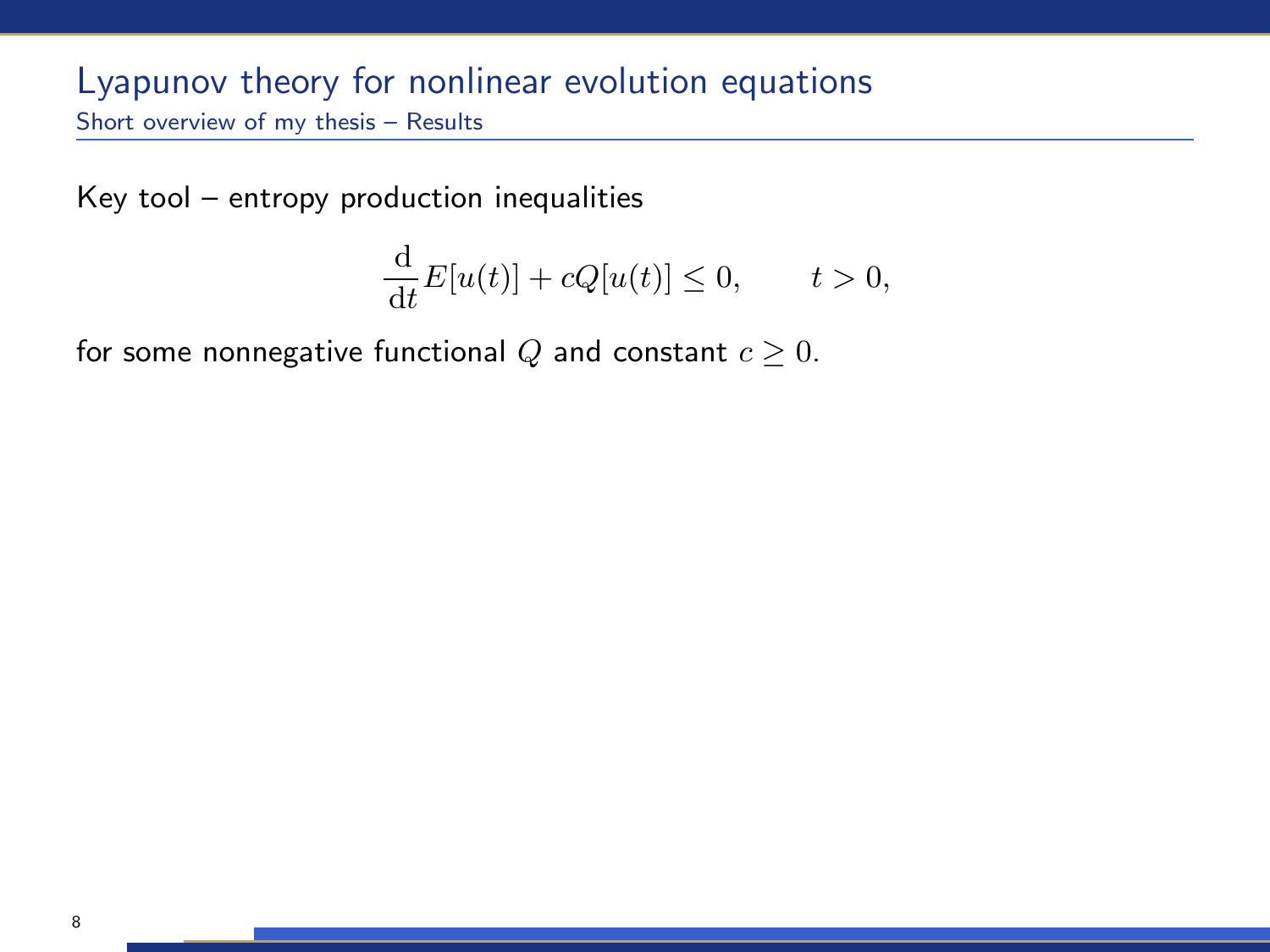Key tool – entropy production inequalities

$$
\frac{\mathrm{d}}{\mathrm{d}t}E[u(t)] + cQ[u(t)] \le 0, \qquad t > 0,
$$

for some nonnegative functional  $Q$  and constant  $c \geq 0$ .

- 1. How to find entropies (Lyapunov functionals) for a given equation? For which  $\alpha \in \mathbb{R}$  are  $E_{\alpha}$  entropies?
	- algorithmic construction of entropies based on systematic treatment of integration by parts formulae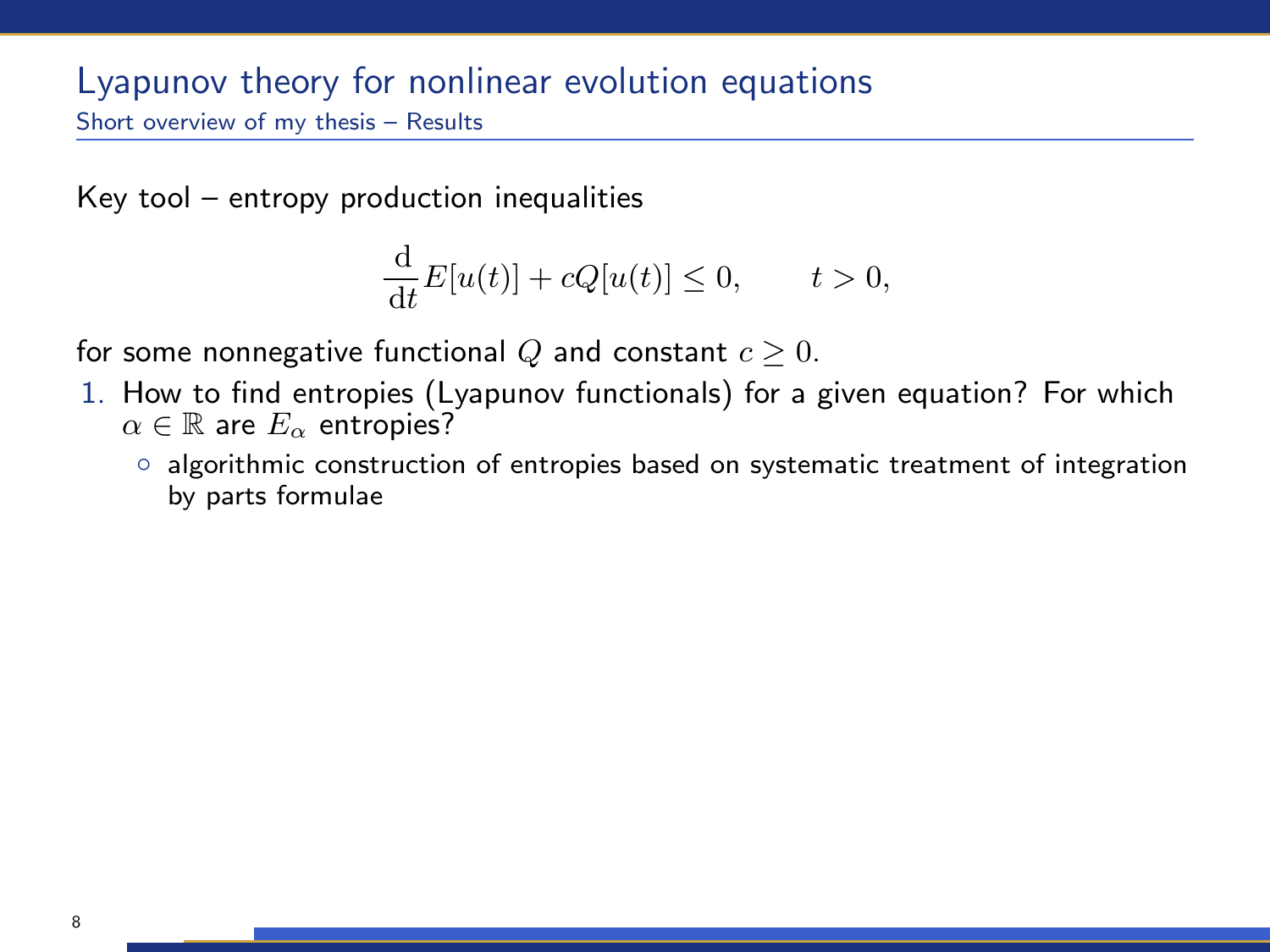Key tool – entropy production inequalities

$$
\frac{\mathrm{d}}{\mathrm{d}t}E[u(t)] + cQ[u(t)] \le 0, \qquad t > 0,
$$

for some nonnegative functional Q and constant  $c \geq 0$ .

- 1. How to find entropies (Lyapunov functionals) for a given equation? For which  $\alpha \in \mathbb{R}$  are  $E_{\alpha}$  entropies?
	- algorithmic construction of entropies based on systematic treatment of integration by parts formulae
- 2. Analysis of the sixth-order quantum diffusion equation based on

$$
\frac{\mathrm{d}}{\mathrm{d}t}E_1[u(t)] + c \int_{\mathbb{T}^d} \left( \|\nabla^3 \sqrt{u}\|^2 + |\nabla \sqrt[6]{u}|^6 \right) \mathrm{d}x \le 0, \quad t > 0.
$$

[ Matthes '10. ]

◦ global in time existence of solutions, exponential convergence to the homogeneous steady state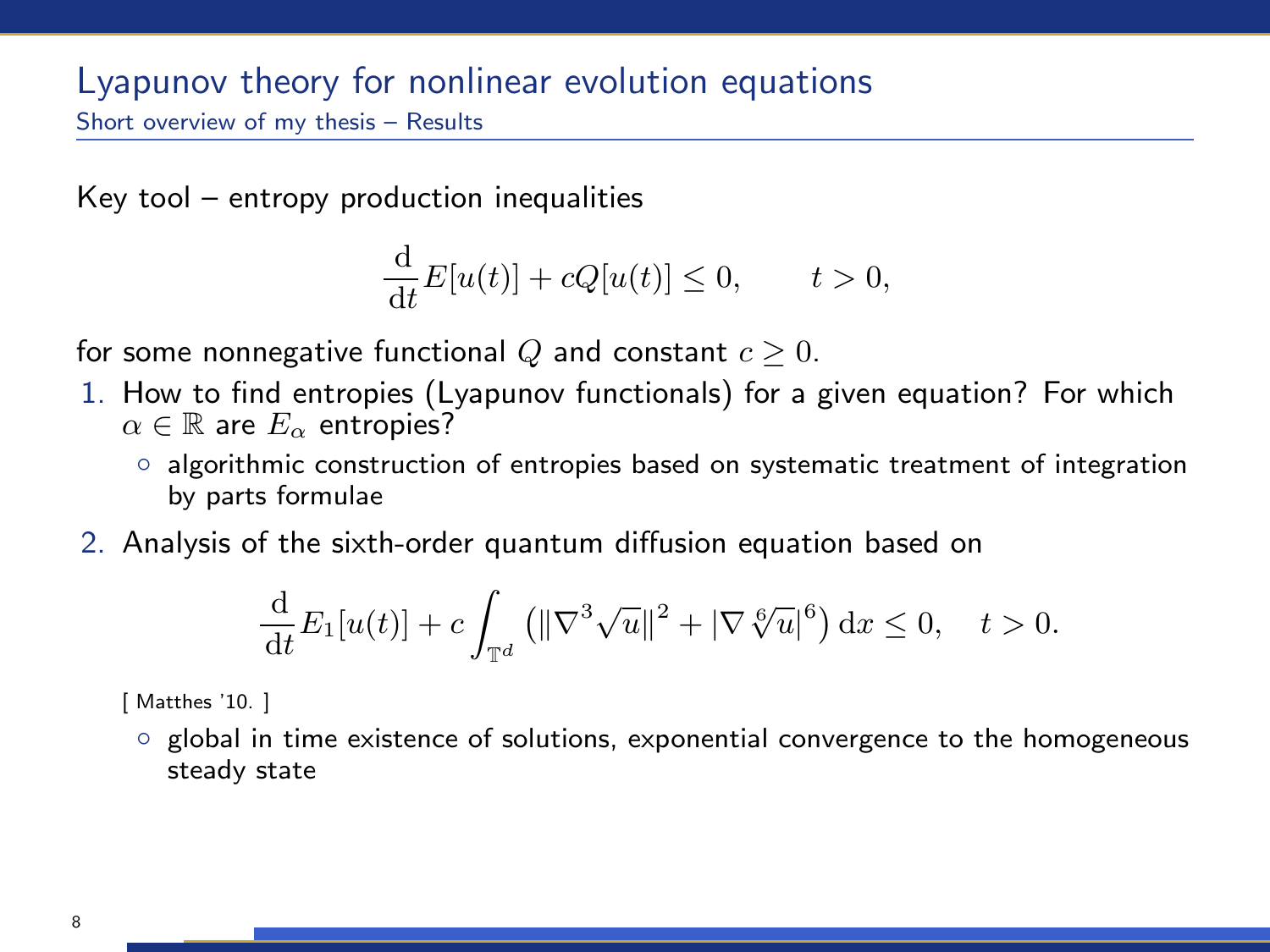Key tool – entropy production inequalities

$$
\frac{\mathrm{d}}{\mathrm{d}t}E[u(t)] + cQ[u(t)] \le 0, \qquad t > 0,
$$

for some nonnegative functional Q and constant  $c \geq 0$ .

- 1. How to find entropies (Lyapunov functionals) for a given equation? For which  $\alpha \in \mathbb{R}$  are  $E_{\alpha}$  entropies?
	- algorithmic construction of entropies based on systematic treatment of integration by parts formulae
- 2. Analysis of the sixth-order quantum diffusion equation based on

$$
\frac{\mathrm{d}}{\mathrm{d}t}E_1[u(t)] + c \int_{\mathbb{T}^d} \left( \|\nabla^3 \sqrt{u}\|^2 + |\nabla \sqrt[6]{u}|^6 \right) \mathrm{d}x \le 0, \quad t > 0.
$$

[ Matthes '10. ]

- global in time existence of solutions, exponential convergence to the homogeneous steady state
- 3. Structure preserving numerical scheme for the fourth-order quantum diffusion equation.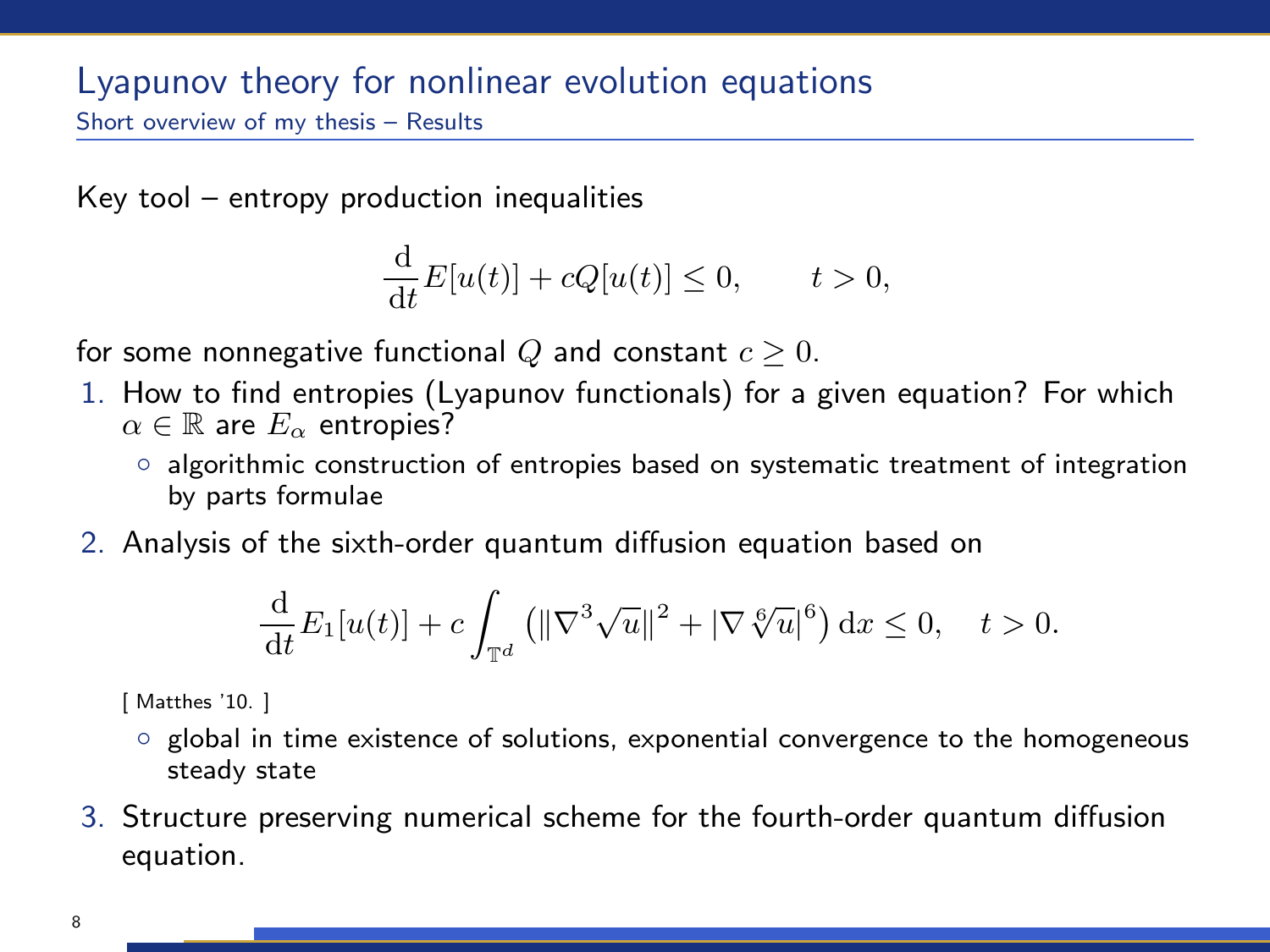$M_{-+}$ 

Optimal transport problems and Wasserstein distance

Monge - Kantorovich problem



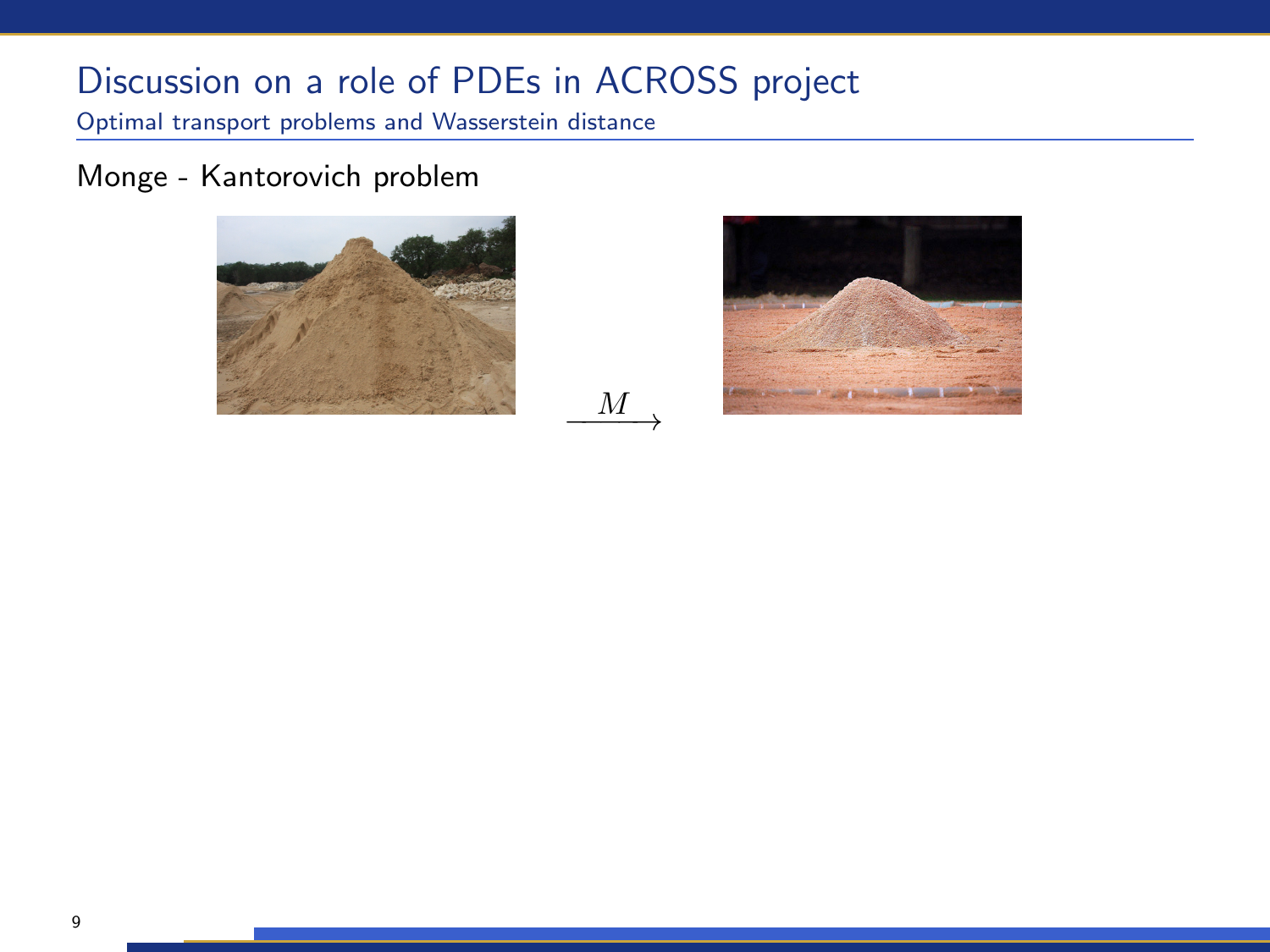Optimal transport problems and Wasserstein distance

Monge - Kantorovich problem





Zeno of Elea (5. ct. BC.): no solution!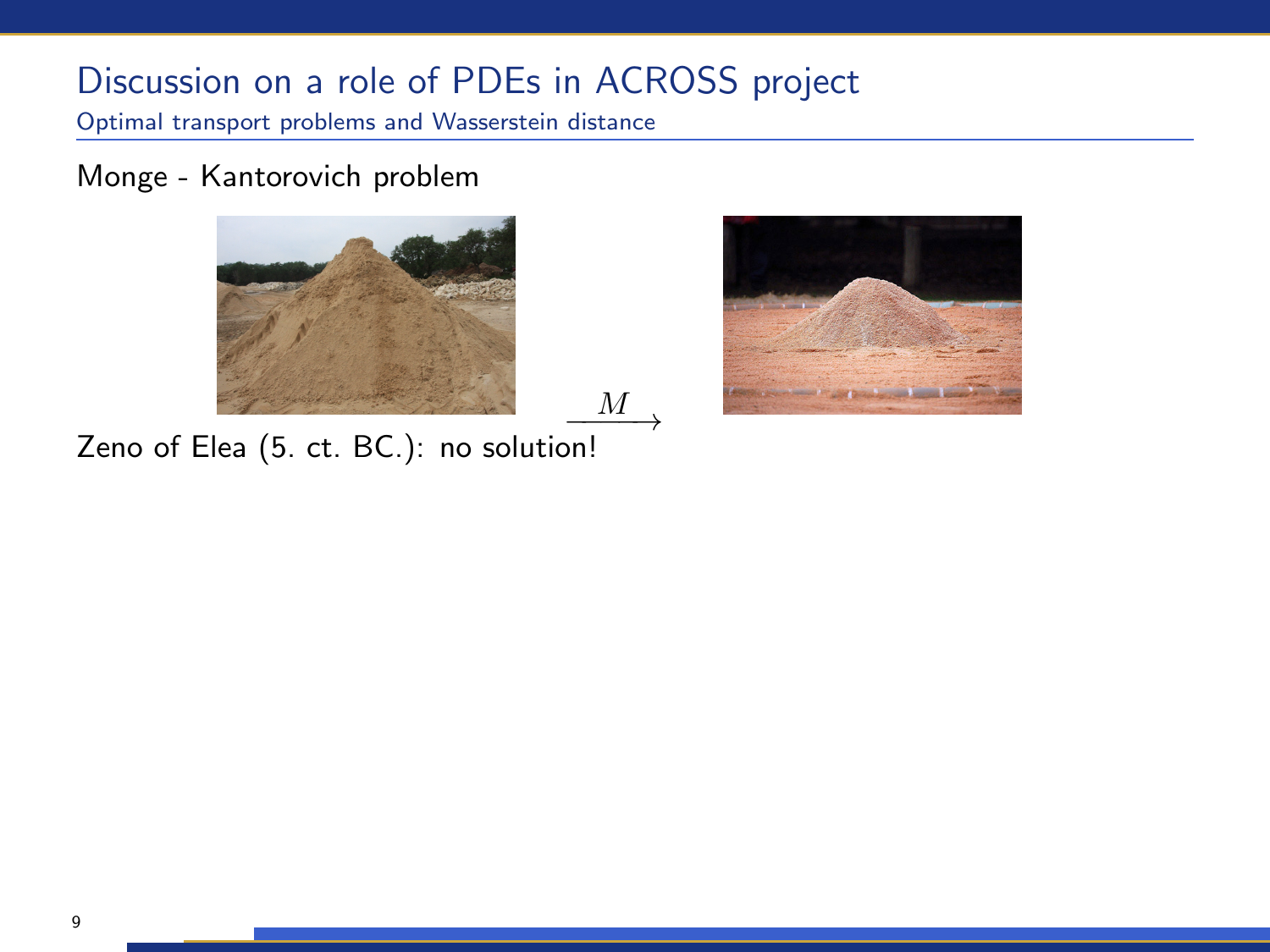Optimal transport problems and Wasserstein distance

Monge - Kantorovich problem





Zeno of Elea (5. ct. BC.): no solution! Transport equation

$$
\partial_t \rho + \text{div}(\rho v) = 0, \quad \rho(0) = \rho_0, \ \rho(T) = \rho_T
$$

 $\underline{M}$ <sub>→</sub>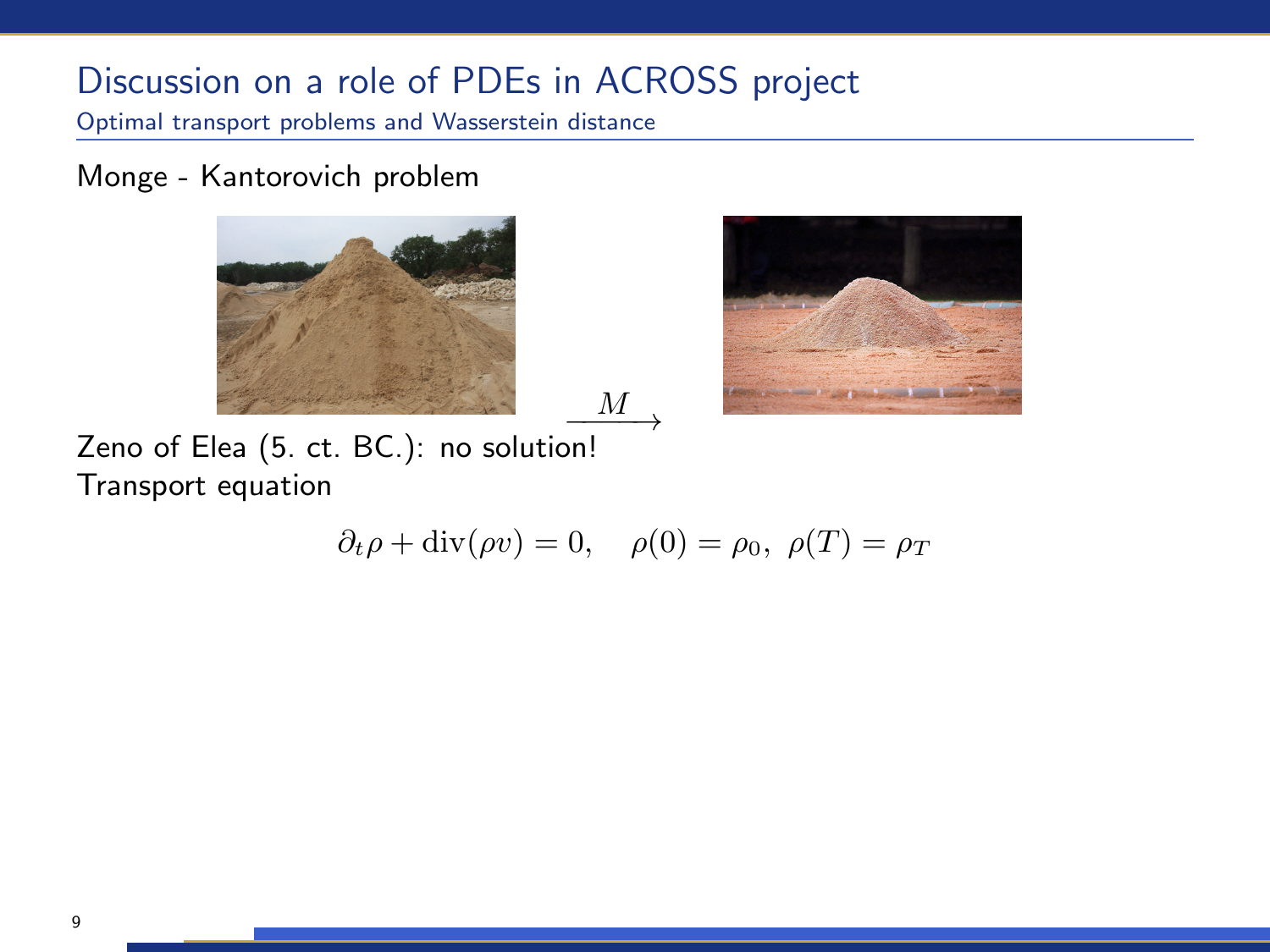Optimal transport problems and Wasserstein distance

Monge - Kantorovich problem





Zeno of Elea (5. ct. BC.): no solution! Transport equation

$$
\partial_t \rho + \text{div}(\rho v) = 0, \quad \rho(0) = \rho_0, \ \rho(T) = \rho_T
$$

 $\underline{M}$ <sub>→</sub>

Kinetic energy

$$
E(\rho, v) = \int_0^T \int_{\mathbb{R}^d} \rho(t, x) |v(t, x)|^2 dx dt.
$$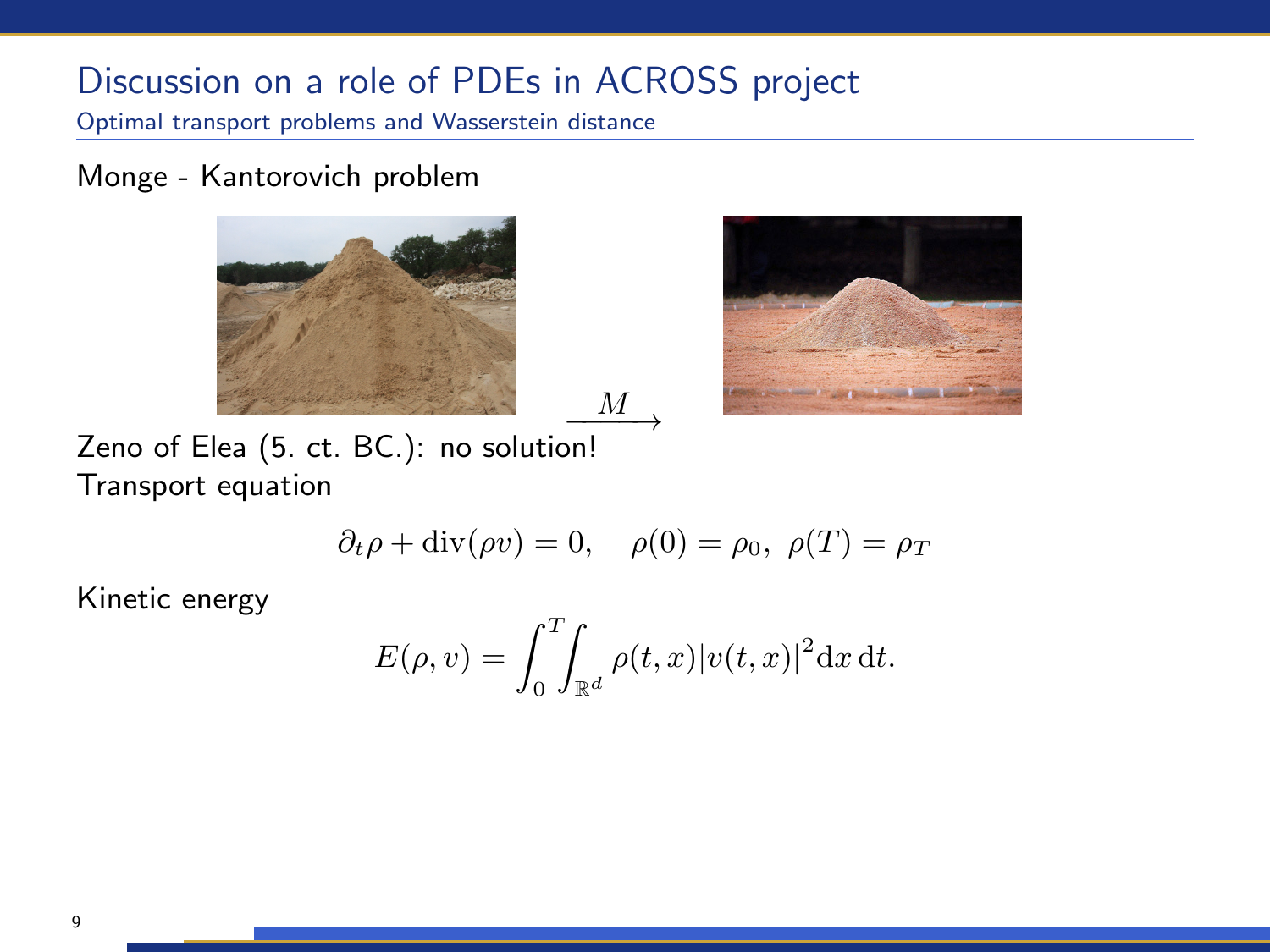Optimal transport problems and Wasserstein distance

Monge - Kantorovich problem





Zeno of Elea (5. ct. BC.): no solution! Transport equation

$$
\partial_t \rho + \text{div}(\rho v) = 0, \quad \rho(0) = \rho_0, \ \rho(T) = \rho_T
$$

 $\underline{M}$ <sub>→</sub>

Kinetic energy

$$
E(\rho, v) = \int_0^T \int_{\mathbb{R}^d} \rho(t, x) |v(t, x)|^2 dx dt.
$$

Wasserstein distance

$$
W(\rho_0, \rho_T)^2 = \inf_{(\rho, v)} E(\rho, v) = \inf_{M} \int_{\mathbb{R}^d} |x - M(x)|^2 \rho_0(x) dx.
$$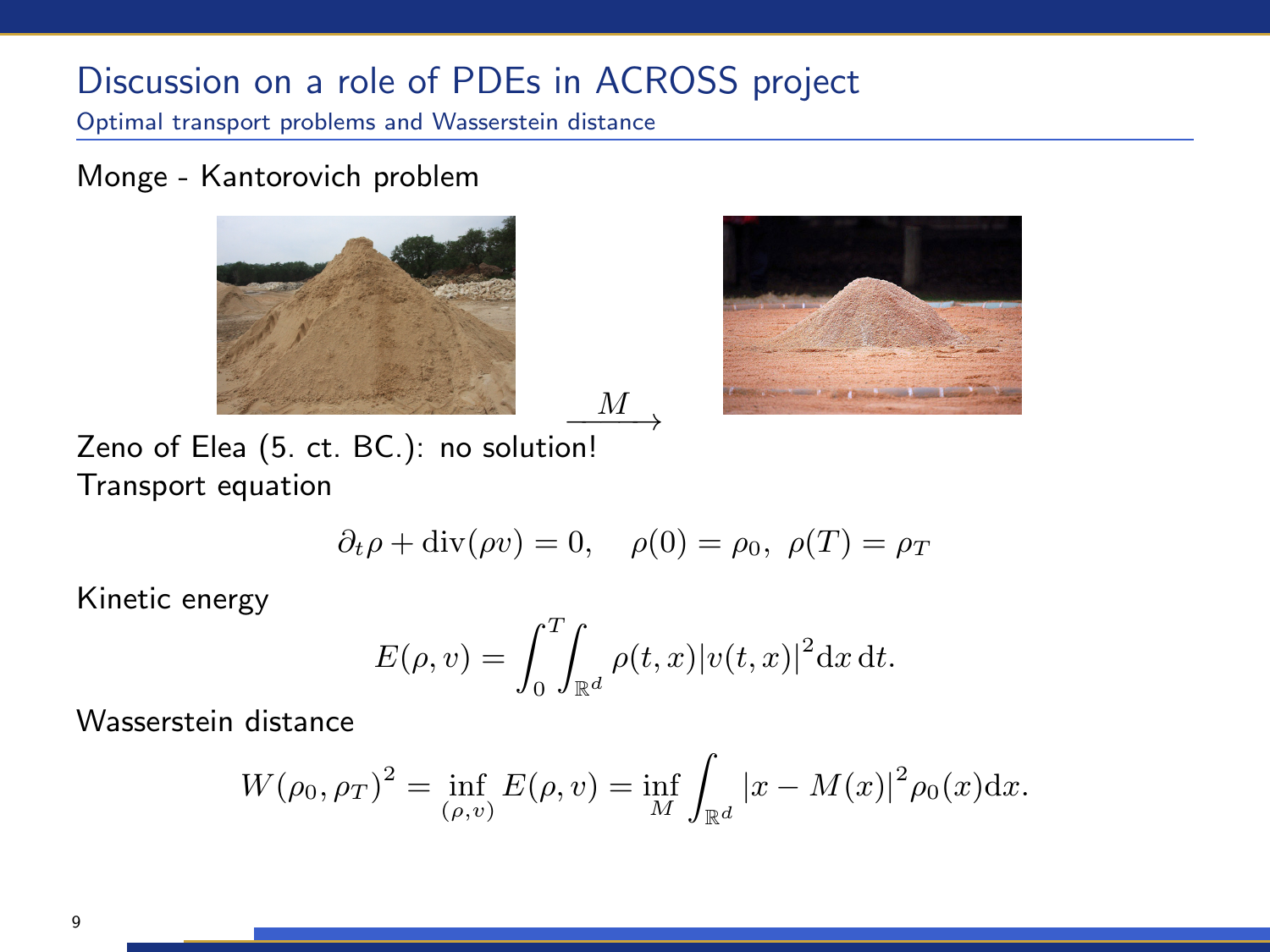Optimal transport problems and Wasserstein distance

Monge - Kantorovich problem





Zeno of Elea (5. ct. BC.): no solution! Transport equation

$$
\partial_t \rho + \text{div}(\rho v) = 0, \quad \rho(0) = \rho_0, \ \rho(T) = \rho_T
$$

 $M_{-}$ →

Kinetic energy

$$
E(\rho, v) = \int_0^T \int_{\mathbb{R}^d} \rho(t, x) |v(t, x)|^2 dx dt.
$$

Wasserstein distance

$$
W(\rho_0, \rho_T)^2 = \inf_{(\rho, v)} E(\rho, v) = \inf_{M} \int_{\mathbb{R}^d} |x - M(x)|^2 \rho_0(x) dx.
$$

Wide range of applications: analysis of PDEs, statistics, image restoration, multisensor multitarget tracking

 $\mathbf{Q}$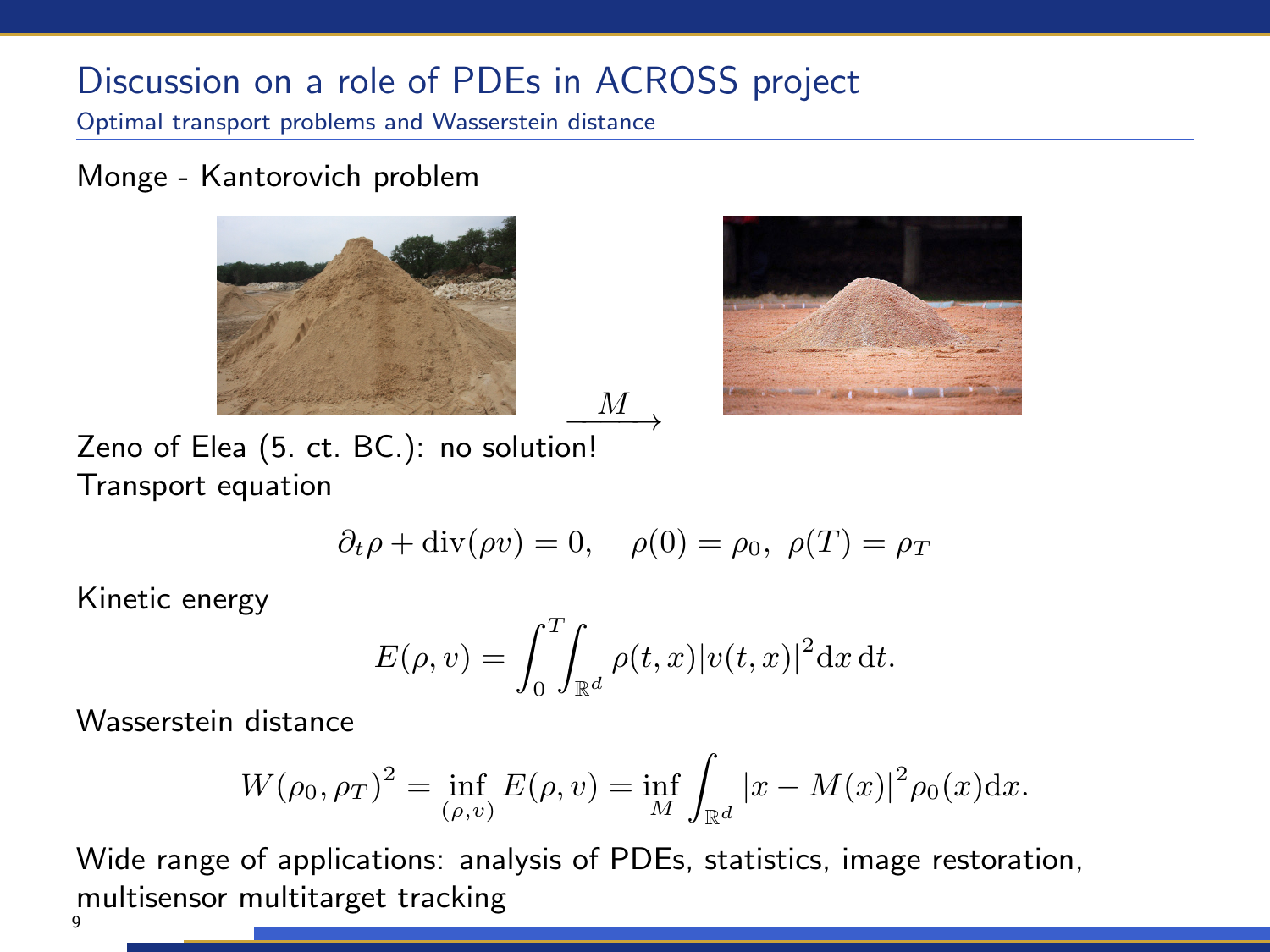## Discussion on a role of PDEs in ACROSS project Swarming models

Modelling of the collective behavior of interacting agents: birds (starlings, geese) fish, insects, certain mammals (wildebeasts, sheep), free-flying spacecrafts, ...





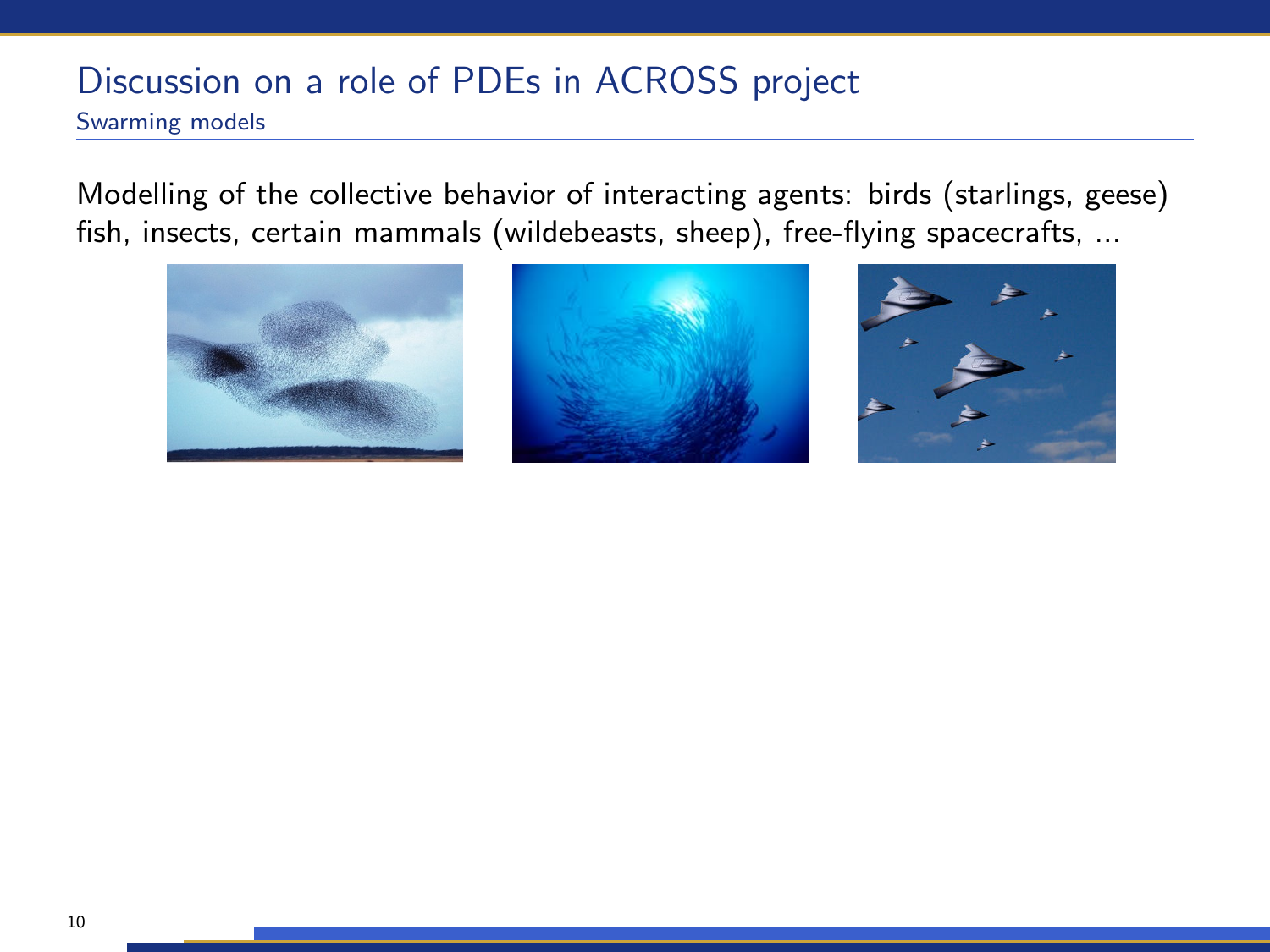## Discussion on a role of PDEs in ACROSS project Swarming models

Modelling of the collective behavior of interacting agents: birds (starlings, geese) fish, insects, certain mammals (wildebeasts, sheep), free-flying spacecrafts, ...



1. Particle models - based on the combination of self-propelling, friction and attraction-repulsion phenomena:

$$
\dot{x}_i = v_i,
$$
  

$$
\dot{v}_i = (\alpha - \beta |v_i|^2)v_i - \frac{1}{N} \sum_{j \neq i} \nabla U(|x_i - x_j|),
$$

for  $i=1,...,N, \, \alpha, \beta \geq 0; \, U: \mathbb{R}^d \to \mathbb{R}$  – Morse potential given by

$$
U(|x|) = -C_A e^{-|x|/l_A} + C_R e^{-|x|/l_R}.
$$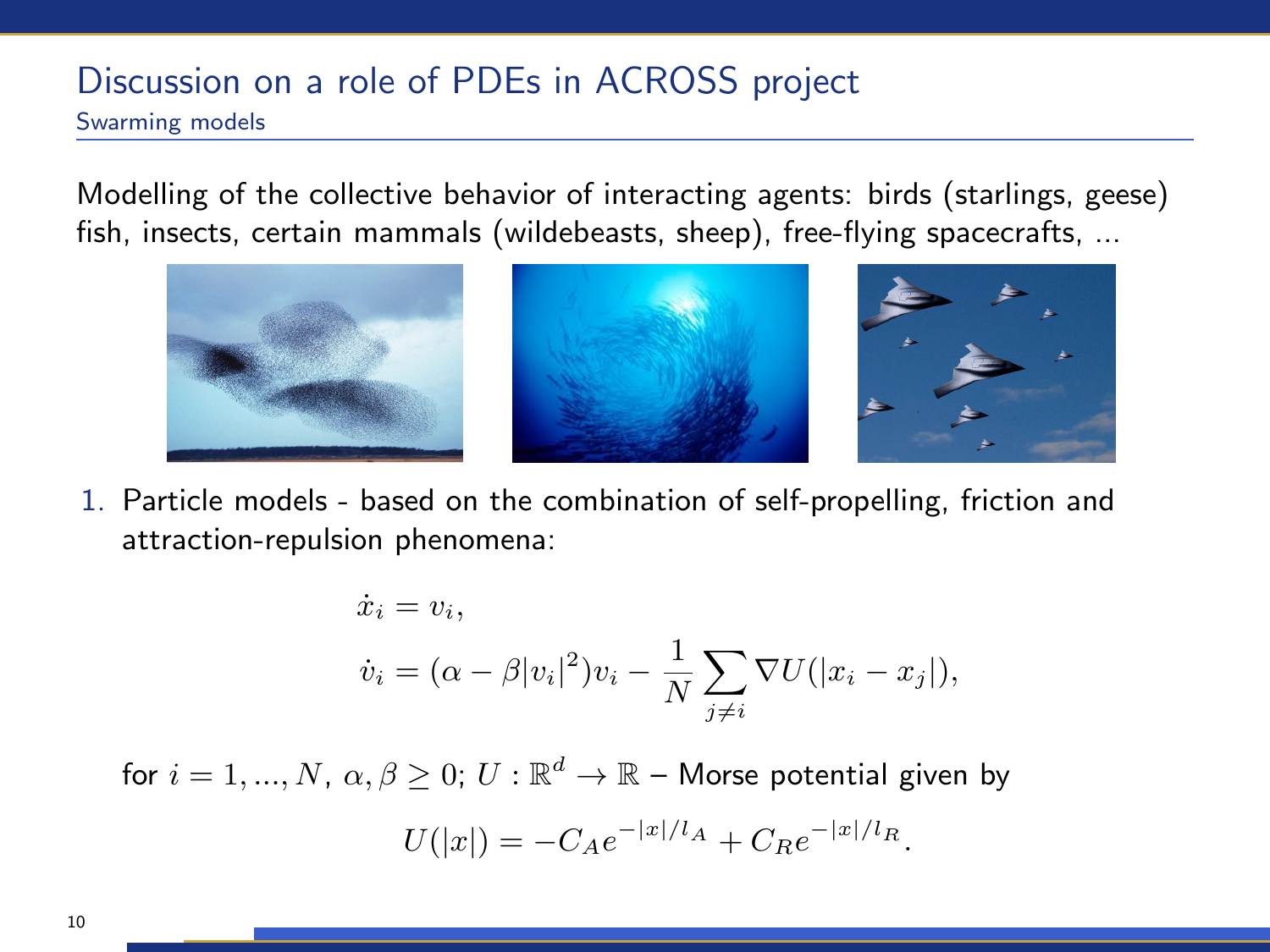2. Kinetic models - Boltzmann equation for the particle density  $f(t, x, v)$  (density of agents)

$$
\partial_t f + v \cdot \nabla_x f = Q(f, f),
$$

 $Q(f, f)$  – interaction operator given by

$$
Q(f, f)(x, v) = \varepsilon \int_{\mathbb{R}^{2d}} \left( \frac{1}{J} f(x, v_*) f(y, w_*) - f(x, v) f(y, w) \right) dw dy.
$$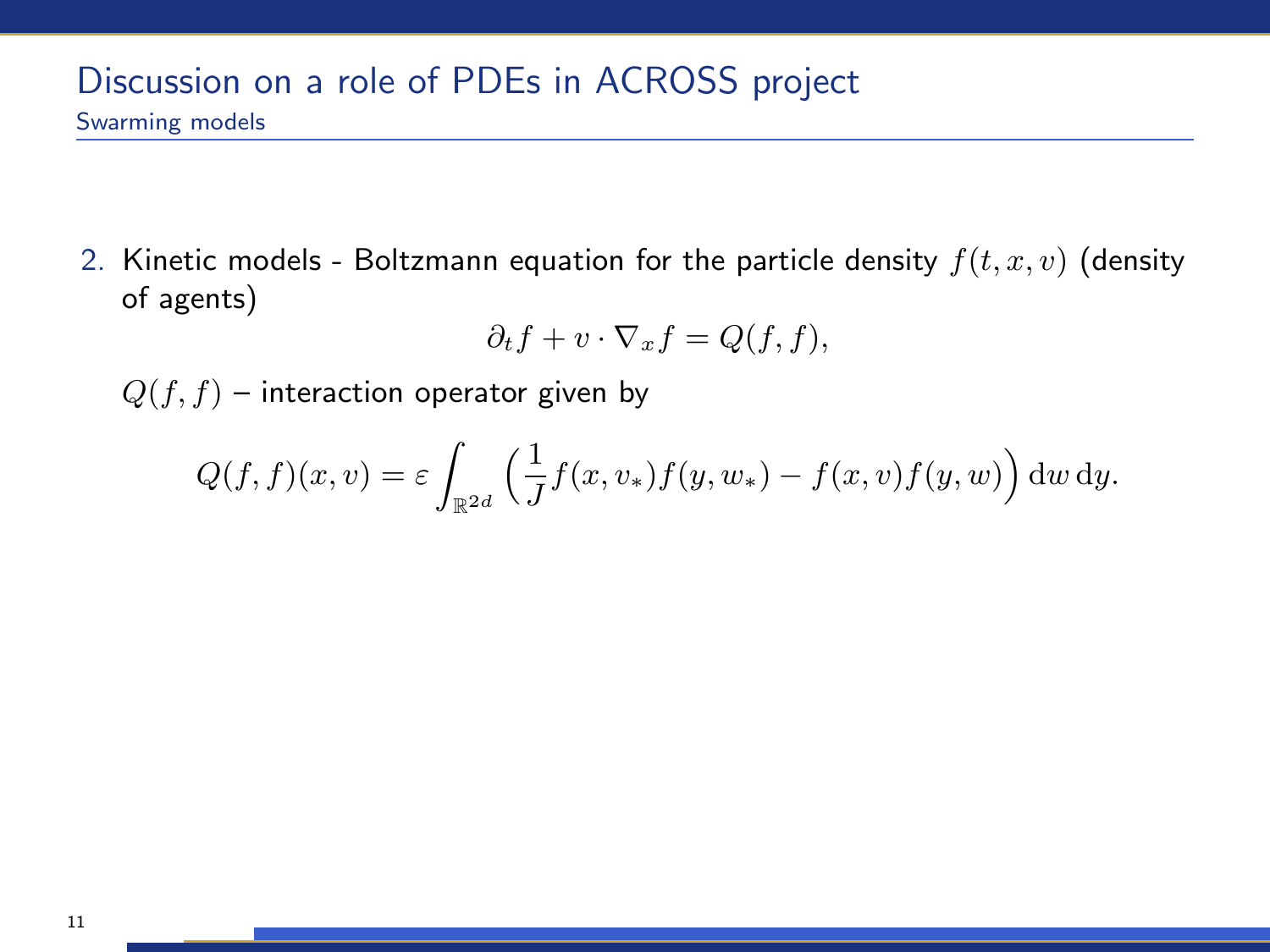2. Kinetic models - Boltzmann equation for the particle density  $f(t, x, v)$  (density of agents)

$$
\partial_t f + v \cdot \nabla_x f = Q(f, f),
$$

 $Q(f, f)$  – interaction operator given by

$$
Q(f, f)(x, v) = \varepsilon \int_{\mathbb{R}^{2d}} \left( \frac{1}{J} f(x, v_*) f(y, w_*) - f(x, v) f(y, w) \right) dw dy.
$$

3. Hydrodynamic models - from the kinetic model with additional assumptions:

$$
\partial_t \rho + \text{div}(\rho u) = 0,
$$
  
\n
$$
\rho \partial_t u_i + \text{div}(\rho u u_i) = \rho(\alpha - \beta |u|^2) u_i - \rho(\partial_{x_i} U * \rho),
$$
  
\nwhere 
$$
\rho(t, x) = \int_{\mathbb{R}^d} f(t, x, v) \, dv
$$
 and 
$$
\rho u = \int_{\mathbb{R}^d} f(t, x, v) v \, dv.
$$